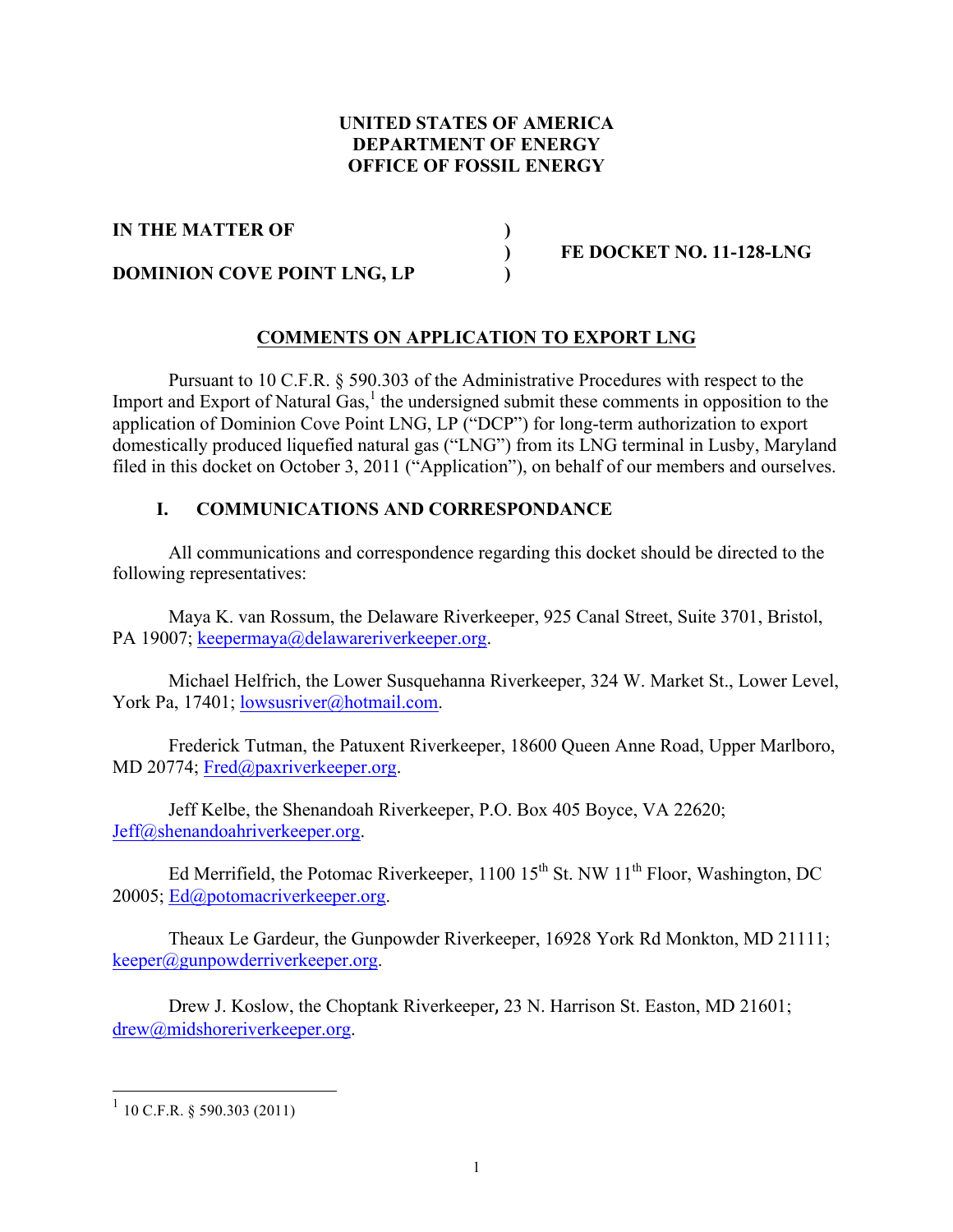Diana Muller, the South Riverkeeper, 2830 Solomons Island Rd., Ste A Edgewater, MD 21037; riverkeeperdiana@southriverfederation.net.

Jamie Brunkow, the Sassafras Riverkeeper, P.O. Box 333, Georgetown, MD 21930; riverkeeper@sassafrasriver.org.

## **II. DCP'S APPLICATION**

On October 3, 2011, DCP filed its Application with the Department of Energy, Office of Fossil Energy ("DOE/FE").<sup>2</sup> In the Application DCP seeks long-term, multicontract authority to export domestically produced LNG from its Lusby, Maryland terminal, up to a cumulative total of the equivalent of 1 Bcf of natural gas per day, or approximately 7.82 million metric tons per year. The authority sought by DCP would span 25 years, commencing on the sooner of the date of the first LNG export, or six years from the date the authorization is issued. The authority requested would permit DCP to export LNG to any country with the capacity to import LNG via ocean going carrier and with which the United States does not prohibit trade but also does not have a Free Trade Agreement.<sup>3</sup> DCP states that it does not intend to hold title to the LNG itself; rather, DCP would act as agent for LNG owners that wish to export LNG and that will provide their own gas supply.

DCP further states that it intends to seek authority from the Federal Energy Regulatory Commission ("FERC") to construct new facilities at its LNG terminal to provide natural gas liquefaction ("Liquefaction Project") and to provide LNG export services. DCP states that its Liquefaction Project facilities will be integrated with existing facilities at its LNG terminal, and that "much of the existing facilities at the terminal will be used as part of the liquefaction project."<sup>4</sup> DCP states that it intends to operate its LNG terminal as a "bi-directional facility" following construction of its Liquefaction Project.<sup>5</sup> DCP states that it is in the process of conducting commercial negotiations with potential customers.<sup>6</sup> DCP states that it anticipates placing its Liquefaction Project in service by the end of 2016.

DCP states that the authorization it has requested in this docket is consistent with the public interest.7 DCP further states that the construction of new facilities at the existing terminal will not constitute a major federal action significantly affecting the quality of the human

<sup>&</sup>lt;sup>2</sup> On October 4, 2011, DCP supplemented its Application by withdrawing and replacing Appendix B (Navigant Price Repot) and Appendix C (ICF Economic Benefit Study) to the Application.

<sup>&</sup>lt;sup>3</sup> DCP's Application represents the second part of its two-part request for authorization to export domestic natural gas in the form of LNG from its terminal. Previously, on September 1, 2011, in FE Docket 11-115-LNG DCP sought (and subsequently was granted) authority to export domestically produced LNG to any country with which the United States has a Free Trade Agreement requiring national treatment for trade in natural gas and which has the capacity to import LNG via ocean-going carrier.

<sup>&</sup>lt;sup>4</sup> These existing facilities may include DCP's offshore pier (with two berths), insulated LNG and gas piping from the pier to the on-shore terminal and within the terminal, the seven LNG storage tanks, on-site power generation, and control systems.

<sup>5</sup> *See* Application at p. 5.

<sup>6</sup> *See* Application at p. 6.

<sup>7</sup> *See* Application at pp. 5-6.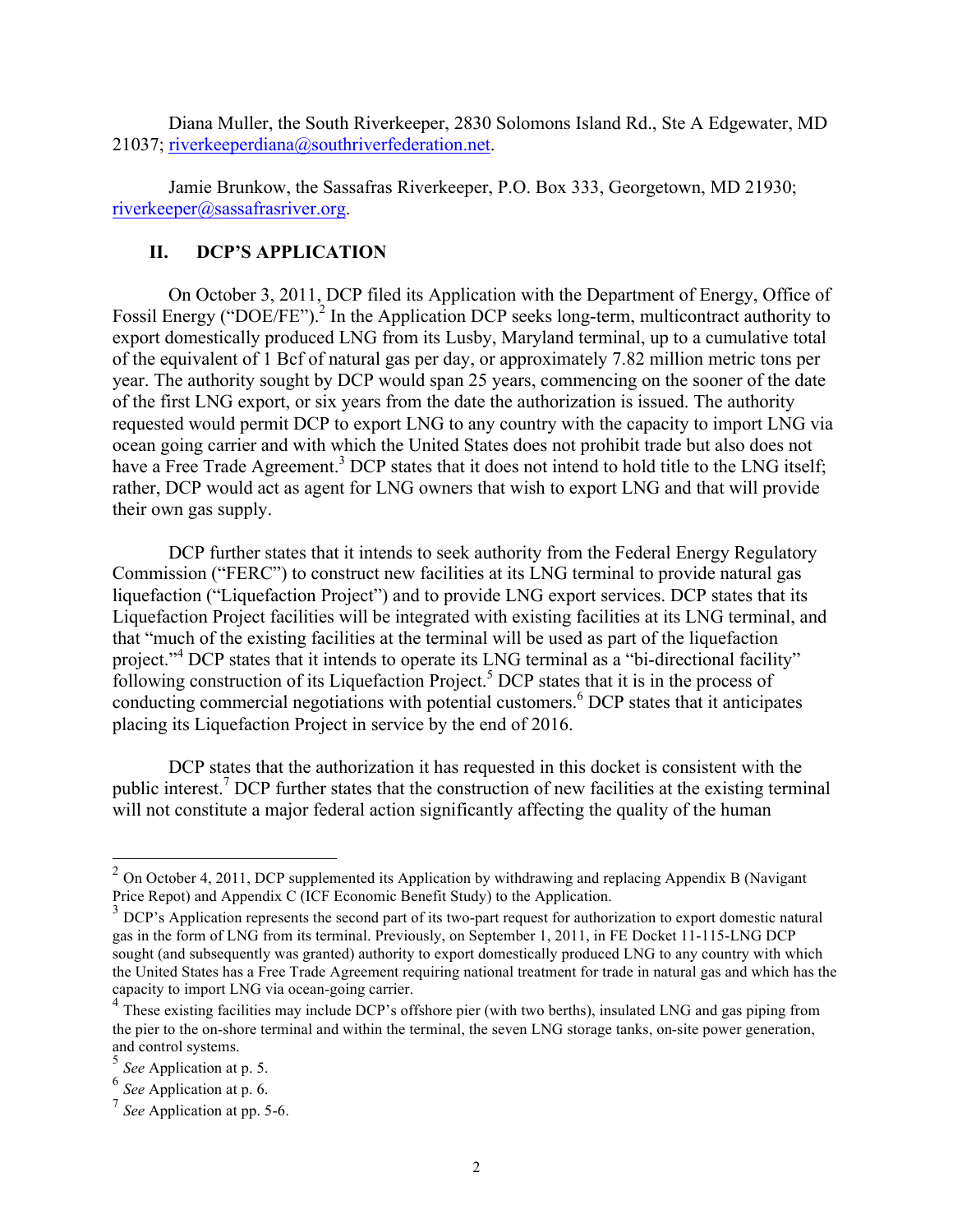environment within the meaning of the National Environmental Policy Act ("NEPA").<sup>89</sup> DCP states that it plans to file an application with the FERC for the necessary authorizations for facilities to allow for the liquefaction of domestically produced natural gas and export of LNG from its terminal, and that an environmental review under NEPA will be conducted by FERC prior to granting DCP authorization.<sup>10</sup> DCP states that, as a practical matter, the authorization it is requesting in this docket from DOE/FE "will not be actionable" until FERC grants authorization for the Liquefaction Project and the export of LNG, and the DOE/FE should condition any authorization it may issue in this docket on DCP's acceptance of a FERC authorization.<sup>11</sup> DCP requested that the DOE/FE grant its Application by June 1, 2012.

# **III. EXECUTIVE SUMMARY OF COMMENTS**

The undersigned oppose DCP's proposal to convert its Calvert County, Maryland, LNG facility from an import to a bi-directional facility. We believe that the instant proposal, as well as the overarching policy of exporting domestically produced natural gas, is not in the public interest based upon analysis of DOE's Policy Guidance, nor supported by the best available economic, scientific, and environmental data. Furthermore, we categorically dispute DCP's statement that the instant project does not constitute a major federal action significantly affecting the quality of the human environment, as we believe this proposal necessitates appropriate analysis pursuant to the National Environmental Policy Act ("NEPA").<sup>12</sup> Discussion of that issue is provided *infra* at Part V.

# **IV. THE PUBLIC INTEREST**

# **A. Applicable Legal Standard**

Under Section 3 of the Natural Gas Act, DOE must make a determination that the proposed exportation of natural gas "will not be inconsistent with the public interest."<sup>13</sup> Section 3(a) thus establishes DOE's authority to deny an application requesting authorization to export natural gas to foreign countries upon a showing of inconsistency with the public interest.<sup>14</sup> This provision indicates that, for the proposed DCP LNG export terminal, DOE must look at whether exportation of natural gas in general is in the public interest.

DOE has previously used policy guidelines to help direct implementation of Section 3 of the NGA and determination of whether the statutorily undefined 'public interest' is met when considering objections to applications for natural gas import and export. <sup>15</sup> While normally

 <sup>8</sup> *See* Application at p.45.

<sup>9</sup> National Environmental Policy Act of 1969, 42 U.S.C. 4321, *et seq.*

<sup>10</sup> *See* Application at p. 45.

<sup>11</sup> *See* Application at pp. 10-11.

<sup>12</sup> *See* Application at p. 45.

 $13$  15 U.S.C. § 717b(a).

<sup>14</sup> *Id.*; *see also Sabine Pass Liquefaction, LLC,* FE10-111-LNG, DOE Order No. 2961 (May 20, 2011); *Sabine Pass Liquefaction, LLC.* FE10-85-LNG, DOE Opinion and Order No. 2833 (Sept. 7, 2010).

<sup>&</sup>lt;sup>15</sup> "New Policy Guidelines and Delegation Orders Relating to the Regulation of Natural Gas," 49 Fed. Reg. 6684-01 (Feb. 22, 1984)(hereinafter the 'Policy Guidelines"); *see also Sabine Pass*, Order No. 2961, at pp. 28-29.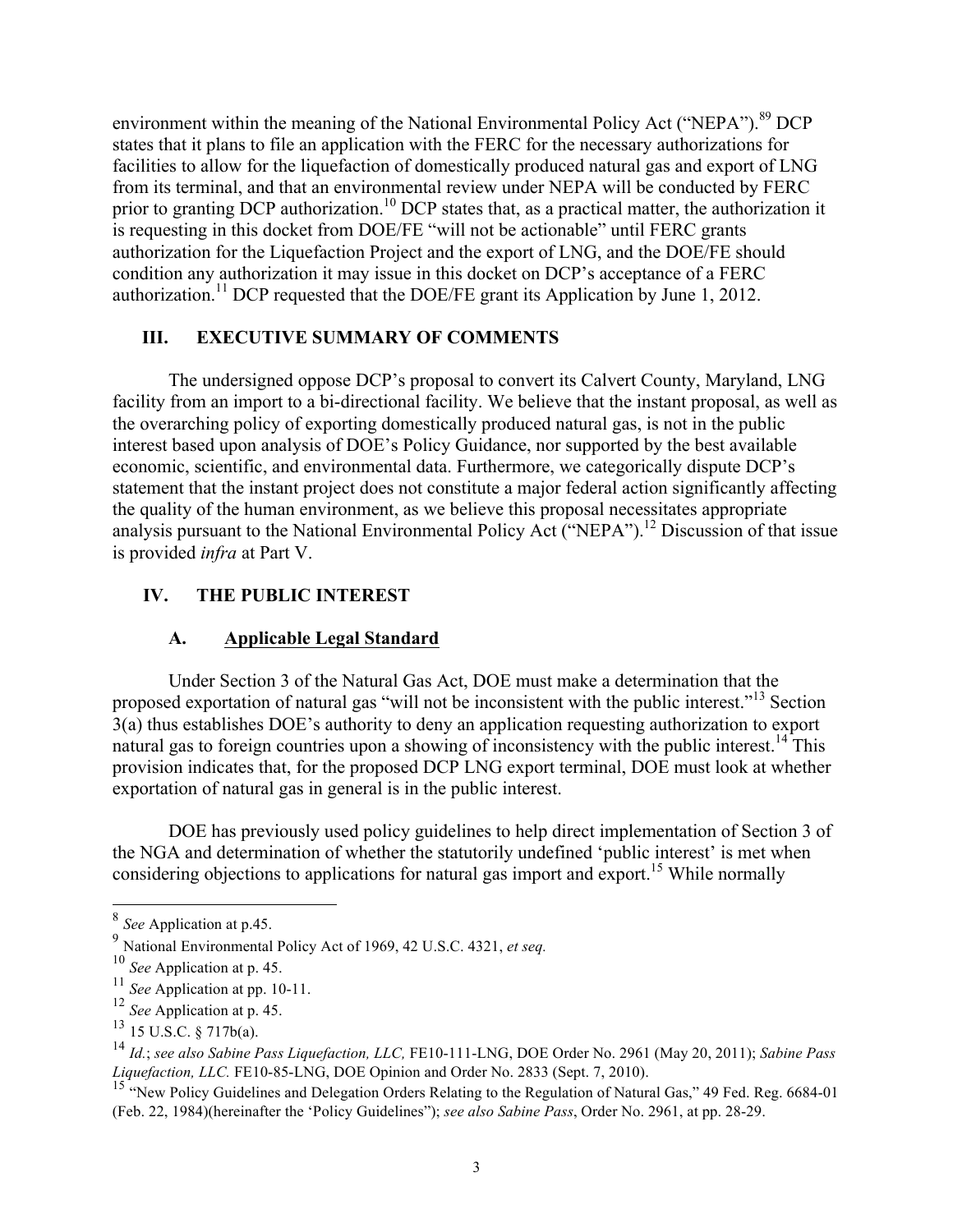applicable only to gas import cases, DOE held in Order No. 1473 and subsequent cases that the same policies will be applied to natural gas export applications.<sup>16</sup> The Policy Guidelines stand for the proposition that the goal of DOE oversight of LNG export should be to foster an adequate supply of energy at reasonable costs. Further, the Policy Guidelines state that the government's objective is to ensure natural gas is available to the American consumer at competitive prices, while avoiding undue dependence on unreliable sources of supply.<sup>17</sup> Of note, the Policy Guidelines do not set binding and inflexible rules; rather, they set forth rebuttable presumptions concerning the competitiveness of the export, the propriety of exporting natural gas, the security of the domestic supply relative to the proposed exportation, and any other issue determined to be appropriate. $18$ 

## **B. Exports from Cove Point Are Not in the Public Interest**

The proposed export of domestically produced natural gas from the Cove Point terminal fails to provide the requisite certainty that it will be competitive for the contract term of 25 years. DOE must evaluate the instant proposal to assure that the export terms will be competitive throughout the contract period, where price is but one factor determining competitiveness. An appropriate indicator of competitiveness for the instant application is projected Mid-Atlantic shale gas supply and demand, taken in conjunction with an understanding of pace and scale.

# **1. Competitiveness of Exporting Natural Gas**

The extraction of non-renewable natural resources such as natural gas is typically characterized by a "boom-and-bust" cycle where a rapid increase in production and economic activity is followed by a corresponding decrease.<sup>19</sup> Whereas DCP anticipates a primary and substantive portion of its exports to come from the Marcellus and Utica shale plays, it is relevant to consider the pace and scale of high-volume hydrofracking ("HVHF"), the developmental mechanism used to produce the natural gas in quantities allegedly ripe for export. Understanding the pace and scale of HVHF will determine the duration of the boom period, and thus a better understanding of DCP's anticipated domestic supply, allowing a rational, fact-driven assessment of competitiveness.

# **Market & Supply Volatility**

DOE should approach the pace and scale of production in the Marcellus & Utica shale plays, and correspondingly its assessment of competitiveness, via both an analysis of (a) total potential natural gas reserves and capacity of existing or anticipated technologies, and via (b) an assessment of the likely firm strategies in response to profit opportunities in particular and overall. Indeed, the Policy Guidance contemplates DOE assessing competitiveness by taking into

 <sup>16</sup> *Phillips Alaska Natural Gas Corporation and Marathon Oil Company*, DOE Order No. 1473, at 14, 2 FE ¶ 70,317.

<sup>&</sup>lt;sup>17</sup> Policy Guidelines at p. 3.

<sup>18</sup> *Id.* at pp. 8-9.

<sup>&</sup>lt;sup>19</sup> Christopherson, Susan and Ned Rightor. May 2011. "How Should We Think About the Economic Consequences of Shale Gas Drilling?," from "Working Paper Series: A Comprehensive Economic Impact Analysis of Natural Gas Extraction In the Marcellus Shale." p.8.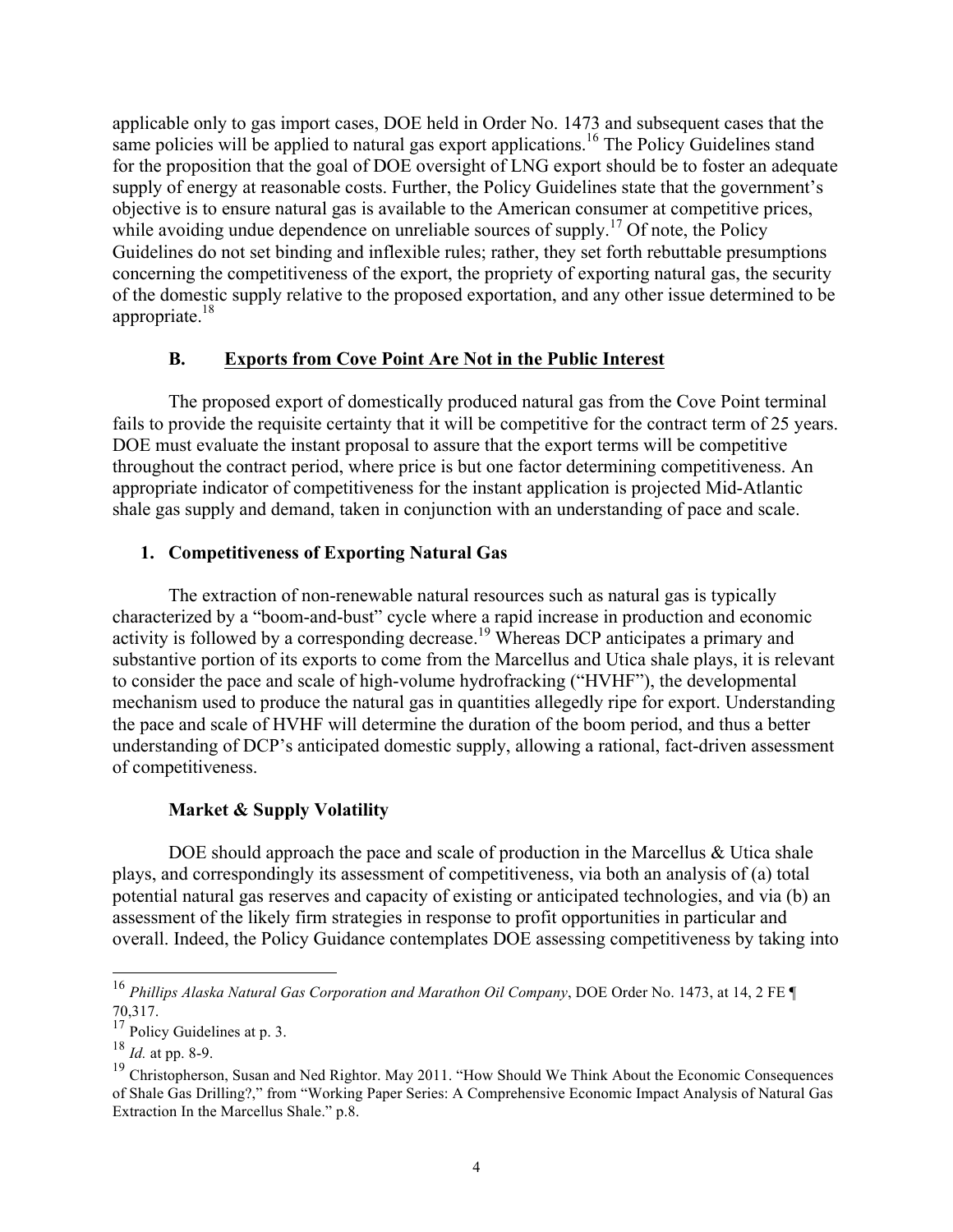account gas prices as one of several key considerations.<sup>20</sup> The Policy Guidance also suggests DOE consider price evaluations along with consideration of the export agreement's provisions detailing the basis for price and price adjustments.<sup>21</sup> Notably, DCP's application does not contain any firm commitments or provisions establishing price or price adjustments. Instead, the application solely argues that production and development of domestic gas will be sufficient to allow competitive export without providing key price control provisions, a dubious proposition considering the highly speculative and novel nature of exporting domestic natural gas.

DCP's application fails to rationally explain how its request for export authorization is competitive under the public interest standard when compared with the most current data concerning potential natural gas reserves and foreseeable price impacts arising from authorization of exports. Previous estimates of shale gas resources in the Marcellus deposit - a resource of key importance to DCP's proposal - from Penn State geological scientist Terry Engelder, showed as much as 500 trillion cubic feet (tcf) of natural gas reserves, and in a 2008 report with Gary Lash of SUNY Fredonia, Engelder estimated that perhaps 10% of that gas (50tcf) might be recoverable. <sup>22</sup> In 2009, he estimated that recoverable reserves could be as high as 489 tcf.<sup>23</sup> More recent estimates of recoverable gas fall in the 200-300 tcf range.<sup>24</sup>

It is important to compare those previous figures widely used by the natural gas industry to the Energy Information Administration's (EIA) January 2012 report entitled "Effect of Increased Natural Gas Exports on Domestic Energy Markets" (Export Report).25 That report responds to an August 2011 request from DOE for an analysis of the potential impact of increased domestic natural gas demand, as exports, to help inform DOE's decision-making in circumstances exactly like the application here: determination of whether applications to export LNG to non free-trade agreement countries fulfills the public interest standard under Section 3 of the NGA. As discussed extensively below, the best available economic and environmental data concerning natural gas production, demand, and export related to DCP's application weighs strongly against finding DCP's instant application as being in the public interest.

The Export Report considers four scenarios of export-related increases in natural gas demand with EIA beginning its assessment by specifically acknowledging the inherent difficulties of accurately projecting any certain estimates of energy markets over a 25-year period, calling the process "highly uncertain."<sup>26</sup> In representing natural gas markets the report explains that due to the non-integrated nature of natural gas globally, and due to variable U.S. market conditions, gas markets as a whole are dynamic and predictions are likely specious at this

 <sup>20</sup> Policy Guidelines at p.7.

<sup>21</sup> *Id*. at 7.

<sup>&</sup>lt;sup>22</sup> Engelder, Terry and G.G. Lash. 2008. "Marcellus shale play's vast resource potential creating stir in Appalachia." *American Oil and Gas Reporter*, v. 51, n. 6, p. 76-87.

<sup>&</sup>lt;sup>23</sup> Engelder T. 2009, "Marcellus 2008: Report card on the breakout year for gas production in the Appalachian Basin." *Fort Worth Basin Oil & Gas Magazine*. August 2009, p. 19-22. Available at:

http://www.geosc.psu.edu/~jte2/references/link155.pdf

 $^{24}$  Christopherson and Rightor, 2011. p.9.

<sup>&</sup>lt;sup>25</sup> U.S. Energy Information Administration, "Effect of Increased Natural Gas Exports on Domestic Energy Markets," January 2012. Available online at: http://www.eia.gov/analysis/requests/fe/pdf/fe\_lng.pdf. 26 *Id.* at 3.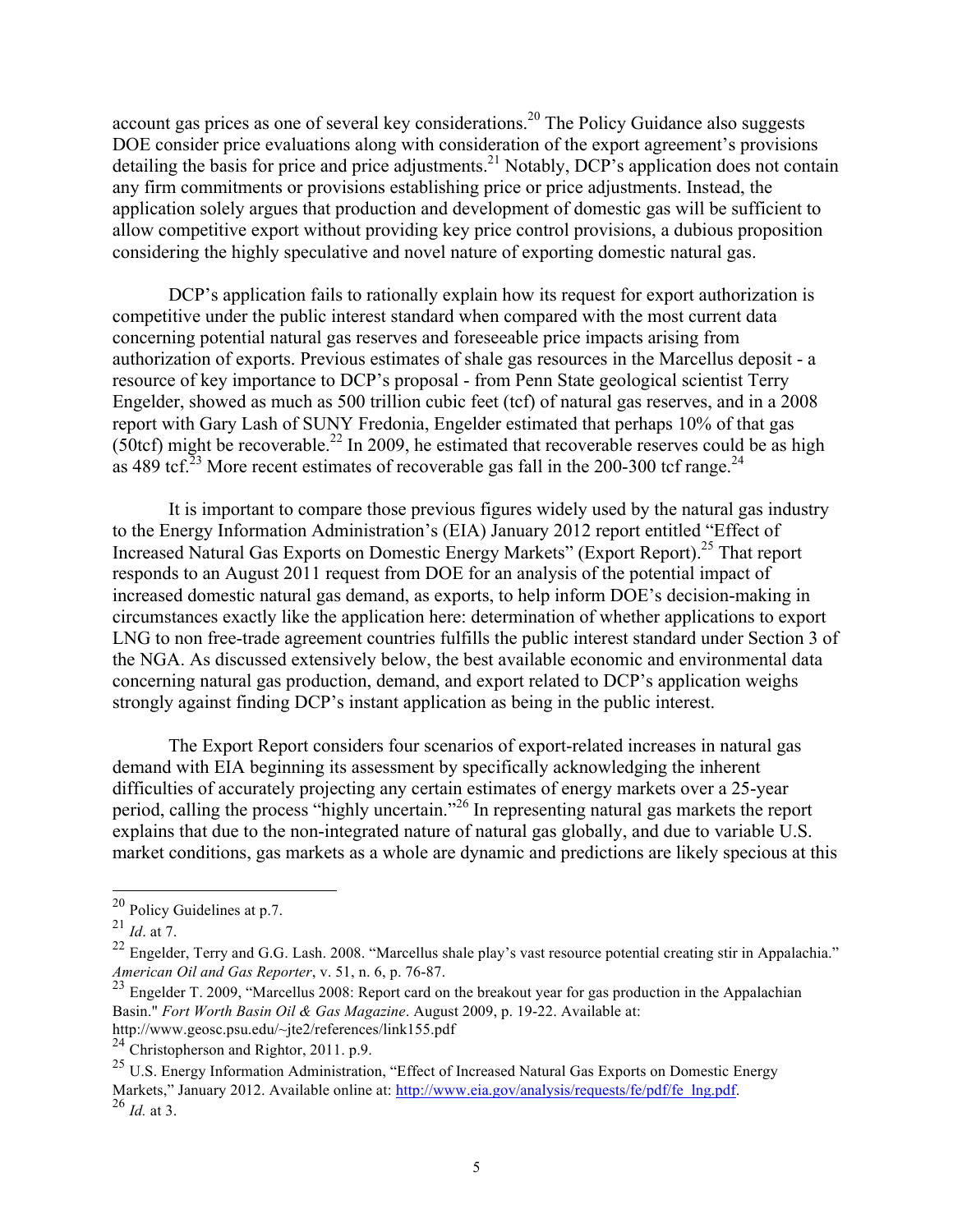time. For instance, future exports of U.S. LNG depend on a number of variable factors potentially including but not limited to the greater diversity of supply that North American liquefaction projects potentially represent and a current low-level of regulatory control.<sup>27</sup> The four scenarios essentially entailed a discussion of impacts arising from low export and slow introduction to gas markets, low export and rapid introduction to gas markets, high exports and slow introduction to gas markets, and high exports and rapid introduction to gas markets, referenced *infra* as Scenarios 1-4, respectively.

### **DCP's Proposal Will Increase Natural Gas Prices**

The Export Report summarized EIA's findings as showing that increased natural gas exports lead to higher domestic natural gas prices, increased domestic natural gas production, reduced domestic natural gas consumption, and increased natural gas imports from Canada via pipeline.<sup>28</sup> In other words, four certainties can be drawn. First, larger export levels lead to larger domestic price increases, while rapid increases in export levels lead to large initial price increases that moderate somewhat in time. Even slower increases in export levels lead to price increases, just at a slower scale of price hikes. Second, natural gas markets in the U.S. will increase production to satisfy an estimated 60-70% of the increase in natural gas exports, with three-quarters of this increased production expected from shale resources. Third, the remaining deficit in energy supply correlated to price increases will likely be met by the electric sector, which the EIA anticipates coal-fired generation to primarily produce. Fourth and last, consumers will consume less but still see an increase in their natural gas and electricity costs if export is allowed under any scenario.<sup>29</sup> Increases in domestic natural gas prices, in shale gas production, and in coal-fired electricity production possess serious economic and environmental consequences for the greater public and as well as mid-Atlantic economies that cast significant doubt on the competitiveness of DCP's export proposal.

Because price is a key component of DOE's competitiveness analysis, and because DCP's application is replete with information allegedly proving the proposition that export will not affect domestic gas prices, the following section explains EIA's conclusion that LNG export will cause gas price hikes.

EIA projects that U.S. natural gas prices will rise over the long run, even before considering the possibility of additional exports, with projected pricing varying considerably depending on assumptions concerning supplies and economic growth.<sup>30</sup> However, increases in natural gas prices at the wellhead translate to similar absolute increases in delivered prices to customers under all scenarios and baseline cases. If exports proceed under the assumptions of Scenario 1, phasing in 6 Bcf/d of exports over six years, price impacts peak at about 14% in 2022. In contrast, rapid increases in export levels in Scenario 4, phasing in 12 Bcf/d of exports over 4 years, equates to a 36% price hike at the wellhead. Particularly troubling is the Low Shale EUR case, where the rapid introduction of 12 Bcf/d of exports results in a 54% increase in wellhead price by 2018. Although notably termed "pessimistic" by the EIA, this estimate is

 <sup>27</sup> *Id.* at 4.

<sup>28</sup> *Id.* at 6. "Summary of Results."

 $^{29}$  *Id.* 

<sup>30</sup> *Id.* at p. 6.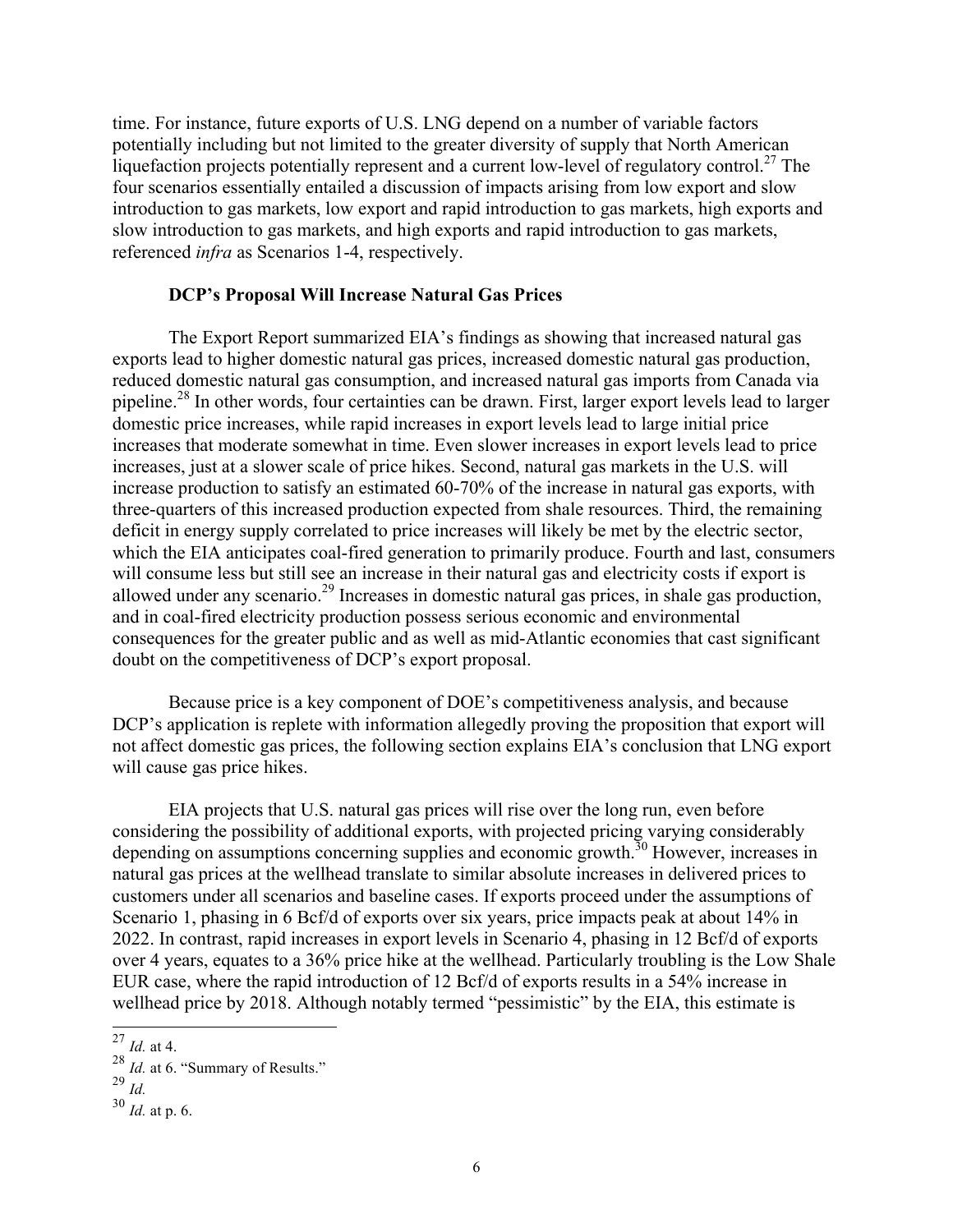closely corroborated by current data showing how many LNG export authorizations are currently before DOE and FERC, and by the volumes requested in those applications. If all domestic LNG export applications are approved as written, Scenario 4 and the Low-Shale EUR casestudy may very closely reflect reality where the public experiences a drastic hike in natural gas prices, an outcome that weighs strongly against the competitiveness of DCP's application.

Further, the Export Report clearly corroborates higher gas prices with increased production, particularly in shale reserves. The baseline case anticipates total domestic natural gas production to grow from 22.4 Tcf in 2015 to 26.3 Tcf in 2035, averaging 24.2 Tcf for the 2015- 2035 period, where increased export incites higher domestic pricing, reduced domestic consumption, and increased domestic production.31 However, the Export Report does not provide a substantive analysis of new estimates of recoverable natural gas reserves, data that is crucial to an accurate assessment of whether DCP's export proposal is competitive or secure.

The EIA estimates in the Early Release Overview of its "Annual Energy Outlook 2012"  $(AEO2012)^{32}$  that domestic natural gas reserve estimations are down 42% from 2011, and estimates for the Marcellus reserve in particular are down  $66\%$  from 2011 estimates.<sup>33</sup> That is, the estimated unproven technically recoverable resource of shale gas for the U.S. is 482 Tcf, substantially below the previous estimate of 827 Tcf in 2011. Likewise, this significant decrease is due in large part to the decreased estimate for the Marcellus shale, from 410 Tcf to 141 Tcf. The report notes these updates come from an increase in information available as daily rates of drilling have dramatically increased, in fact doubling for the Marcellus reserve since 2011 alone.

This update is particularly salient to DCP's application as DCP intends to rely heavily on shale gas resources of the Marcellus for export during its proposed 25-year term. These new figures suggest a dramatically smaller supply than previously thought for mid-Atlantic shale reserves, as well as a corresponding decrease in the overall estimated natural gas reserves for the nation over the contract term. A lower potentially recoverable volume of gas in reserves that DCP anticipates utilizing for export equates to uncertainty in the 'security of supply', a primary consideration in assessing whether DCP's proposal satisfies the public interest standard. We disagree with the current policy encouraging hurried extraction of natural gas reserves via HVHF, especially considering the socio-environmental impacts such development inevitably entails, and strongly disagree with the proposition that exporting those limited reserves for higher profit margins – which in turn will increase the aforementioned development and impacts - is in the public interest.

#### **Gas & Electricity Price Increases Are Not in the Public Interest**

In addition to price and production estimations DOE's competitiveness analysis should examine the nexus between increased natural gas export, decrease in consumption in electric power sector, and an increase in other power generation for electricity needs. In scenarios 1-4, where there is natural gas export, most of the decrease in consumption occurs in the electrical

 <sup>31</sup> Export Report at p. 10.

<sup>&</sup>lt;sup>32</sup> U.S. Energy Information Administration, AEO2012 Early Release Overview, available online at: http://www.eia.gov/forecasts/aeo/er/.<br><sup>33</sup> AEO2012 at p. 9.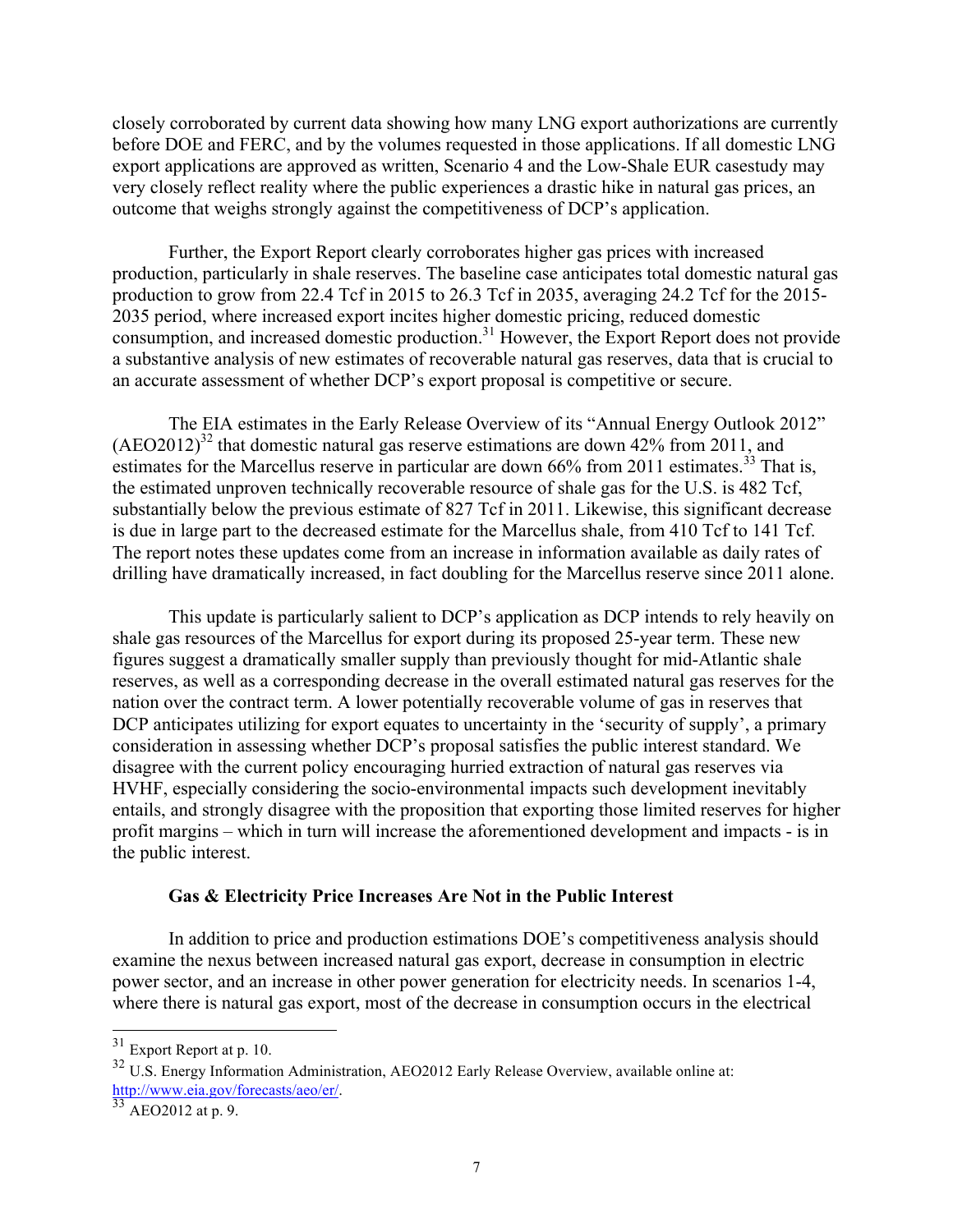power sector, where the tradeoff in sources is between natural gas and coal, especially in the short-term relative to the 25-year reference period.<sup>34</sup> The EIA estimates that increased coal-fired generation will account for approximately 65% of the decrease in natural gas-fired generation under reference case conditions, and likely an even higher percentage in a Low Shale EUR case.<sup>35</sup> The increased use of coal for power generation results in an average increase in coal production from 2015-2035 over reference case levels of between 2 and 4 percent across all export scenarios. In the words of the EIA: "[As natural gas exports increase, along with prices for electricity generation], [a]ccordingly, coal prices also increase slightly which, along with higher gas prices, drive up electricity prices."

In other words, exporting LNG would not only increase domestic gas prices on the order of as much as 50%, but also increase our nation's reliance on coal-fired energy combustion – a dubious endeavor for many health and environmental concerns in and of itself not specifically discussed here – as well as increase general electricity costs for the public. When adding these facts to the highly uncertain and volatile nature of international gas prices, the negative correlation that high domestic energy costs have on the public's economic well-being, and the potentially disastrous effects a collapse of international gas demand due to a glut from North American market entrance, the available evidence weighs strongly against a finding of competitiveness for DCP's export application.

DOE should also consider productivity and its relation to an assessment of competitiveness in light of likely firm strategies responsive to profit opportunities. Given a limited number of drilling rigs, firms will certainly deploy them in those places where profits are most likely, where the question for an energy company is not whether a well is viable in terms of potentially recoverable gas, but whether it is *commercially* viable.<sup>36</sup> Production in shale plays is unpredictable and only a small number of wells may be able to produce commercial volumes of gas over time without costly re-fracking. Evidence from the Barnett and Haynesville shale plays indicates that high initial production rates may drop off rapidly, making it difficult for operators to cover costs. "Shale production is characterized by a steep decline curve early in its productive life. The more oil and/or gas that you can make up front the better the economics."<sup>37</sup>

Similarly, geologist and investment advisor Arthur Berman<sup>38</sup> states the following in regard to production trends across US shale plays:

*... most wells do not maintain the hyperbolic decline projection indicated from their first months or years of production. Production rates commonly exhibit abrupt, catastrophic departures from hyperbolic decline as early as 12-18 months into the production cycle but, more commonly, in the fourth or fifth years for the control group. Pressure is drawn down and hydraulically produced fractures close...Workovers and additional fracture stimulations may boost rates back to previous* 

 <sup>34</sup> Export Report at p. 12.

 $^{35}$  *Id.*<br> $^{36}$  Christopherson and Rightor, 2011. p.9.

<sup>&</sup>lt;sup>37</sup> McFarland, Greg. 2010. "Shale Economics: Watch the Curve". *Oil & Gas Evaluation Report*. Website published by Obsidian Energy Company, LLC. March 17. Available at: http://www.oilandgasevaluationreport.com/tags/shaleplay/.<br><sup>38</sup> Berman, A. 2009. "Lessons from the Barnett Shale suggest caution in other shale plays." Available at:

http://www.aspousa.org/index.php/2009/08/lessons-from-the-barnett-shale-suggest-caution- in-other-shale-plays/.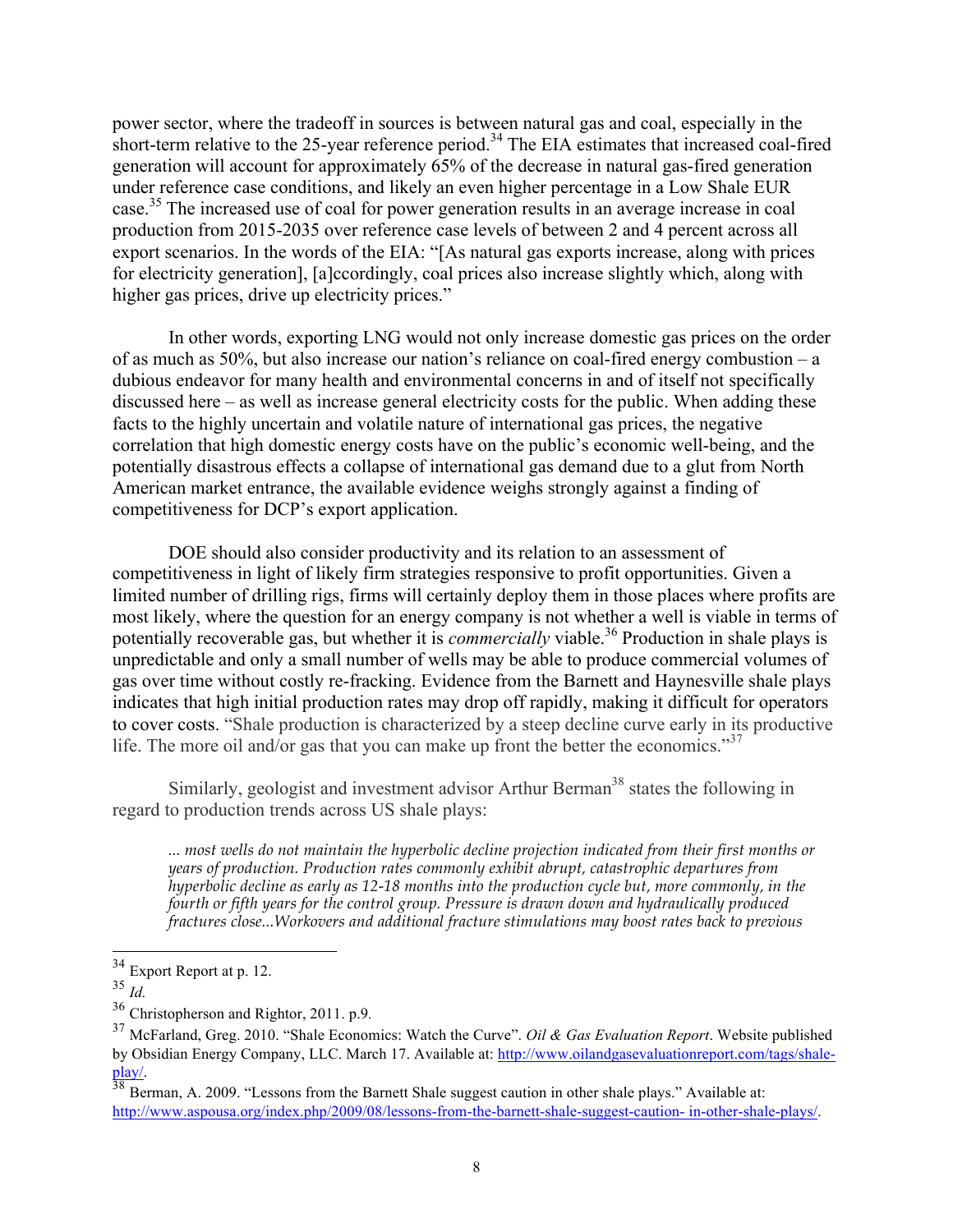*levels, but rarely restore a well to its initial decline trajectory. More often, a steep hyperbolic or exponential terminal decline follows attempts to remedy a well's deteriorating performance.*

Christopherson notes the distinct possibility that "few wells will exhibit the hyperbolic production curves that are used to describe trends *across* wells in a shale play,"<sup>39</sup> such unpredictability demonstrated by the 2009 collapse in levels of production of drilling in the Jonah Field in Colorado, indicating the volatility and difficulty in accurate projects for long-term periods. Because shale plays may not produce the long-term results indicated by the hyperbolic curves used by industry, the HVHF boom in the US shows evidence of a speculative "bubble" undermining DCP's reliance thereon in support of its LNG export application.

The EIA's Annual Energy Outlook 2011 ("Annual Report ") concludes that production of natural gas from large shale gas formations in the United States grew by an average of 17 percent per year from 2000 to 2006, and while it predicts further increases in shale gas production, it also states there is a high degree of uncertainty.<sup>40</sup> The uncertainty embodies the aforementioned difficulty in accurate projections due to wide disparities in technically recoverable shale gas resources. For instance, the Report states: "across a single shale formation, there are significant variations … [giving rise to different] production rates for different wells in the same formations … by as much as a factor of 10."<sup>41</sup> The report also admits "considerable uncertainty about the ultimate size of the technically and economically recoverable shale gas resource base … and the amount of gas that can be recovered per well, on average, over the full extent of a shale formation." In other words, the report admits that on the whole "reliable data [corroborating] long-term production profiles and ultimate gas recovery rates for shale gas wells are lacking."<sup>42</sup>

The EIA also conducted a series of self-described "plausible but not definitive" casestudies with potentially significant implications for future natural gas prices, production, and consumption.<sup>43</sup> For instance, and representative of the volatile, unpredictable nature of shale gas reserves, two projections for US shale gas production in 2035 had a difference of 3 magnitudes, at 17.1 tcf versus 5.5 tcf.<sup>44</sup> The same studies show less pronounced price differentials than noted *supra*, however this is because the models contemplate the cost per unit of production from each shale formation as the same as the reference case.

EIA's natural gas production forecast predicts shale gas to be the largest contributor to production growth, mainly due to new exploration and continued development. DCP correctly quotes the EIA model's prediction that in 2035, shale gas makes up 47% of total U.S. production, nearly triple its 16-percent share in 2009. However, DCP conveniently excludes EIA's relevant disclaimer that estimates of technically recoverable resources and well productivity remain highly uncertain. Therein lies the rub. At best DCP's commissioned studies and 210 pages of application make a hyperbolic - but unsubstantiated – argument in favor of

 <sup>39</sup> Christopherson and Rightor, 2011. p.10.

<sup>40</sup> U.S. Energy Information Administration, "Annual Energy Outlook Report 2011," p. 36, available online at: http://www.eia.gov/forecasts/aeo/. 41 *Id.*

<sup>42</sup> *Id.*

<sup>43</sup> *Id*. at pp. *37-8.*

<sup>44</sup> *Id.* at p. 39.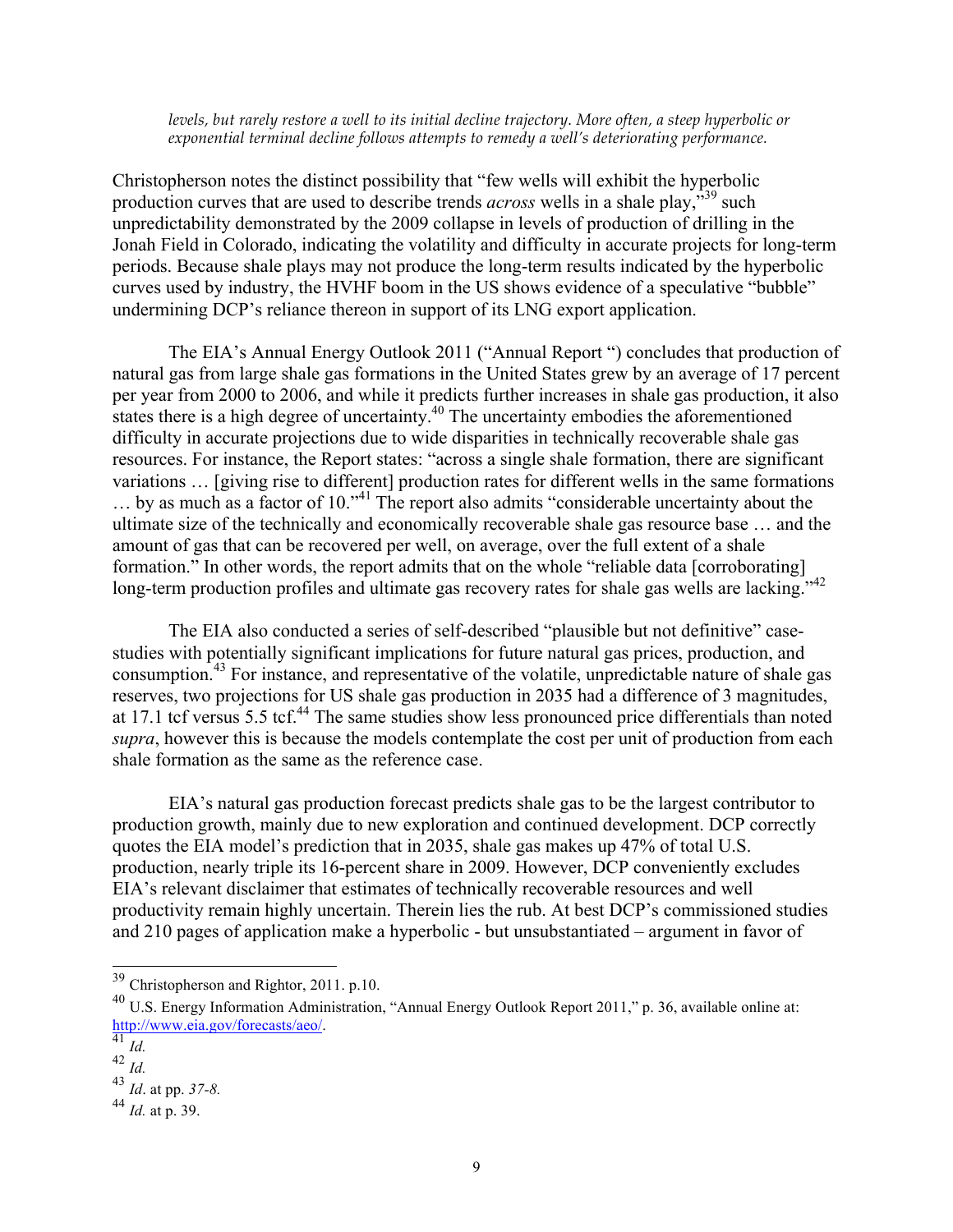LNG export competitiveness. The simple truth is that DCP's terminal will largely rely on Mid-Atlantic shale plays for its primary source of LNG, and those plays are not capable of accurate prediction for the 25 year span requested.

Further, in addition to significant variation among published projections is the fact that models uniformly assume that current laws and regulations will continue through the projection period. Indeed, EIA notes that its projections do not assume the implementation of regulations limiting carbon dioxide emissions or other types of emissions beyond those currently in effect.<sup>45</sup> This issue is compounded in the case of shale gas production. While Western states have utilized HVHF for over a decade, the practice is nascent, contentious, and not widespread in Mid-Atlantic shale plays. Of particular note, the states of New York and Maryland have not yet decided to allow shale gas development within their borders. Indeed, those states have yet to even implement necessary regulatory controls for shale gas. Only Pennsylvania, with a rather pock-marked record infamous for ad hoc regulation of natural resource extraction, has decided to uniformly, and largely without adequate regulation, allow shale gas development. That uniformed and rash decision-making is already causing direct, indirect and cumulative impacts that are discussed *infra* at Section IV.

It is inappropriate to assume that the status quo of laisse-faire regulation will continue unabated for the pendency of DCP's requested 25 year contract term. For instance, EPA is expected to propose new regulatory measures safeguarding human health and the environment related to HVHF by 2014. The Pennsylvania Governor's own Marcellus Shale Advisory Commission<sup>46</sup> last year recommended the need for significant additional and/or changed regulatory controls over the use of HVHF gas drilling in the State. These anticipated and recommended new programs cast significant doubt as to the accuracy of estimated shale gas production trends, contributing to the uncertainty of shale gas competitiveness. Thus, on the whole, there exists a preponderance of the evidence casting doubt on the competitiveness of exportation over the duration of the contract period.

# **2. Need for natural gas**

DCP's application poses significant doubt as to the need for export. As domestic shale gas production ramps up, other traditional domestic natural gas are expected to fall.<sup>47</sup> Likewise, imports are expected to fall from 11% of total supply in 2009 to 1% in 2035.<sup>48</sup> The EIA's Annual Report showcases several projections, each evidencing an increase in overall domestic natural gas consumption from 2009-2035, with two studies estimating as much as a 40% or more increase.<sup>49</sup> The Annual Report also provides useful data for estimating various sector's consumption patterns, with data corroborating increases in consumption by electricity generators, by industrial users, and by residential users.

Natural gas is now the cheapest option for power generation, which has led companies to

- <sup>47</sup> *Id.* at p. 80.
- <sup>48</sup> *Id.*

 <sup>45</sup> *Id.* at p. 97.

<sup>46</sup> Governor's Marcellus Shale Advisory Commission, Report, 7/22/2011.

<sup>49</sup> *Id.* at p. 97.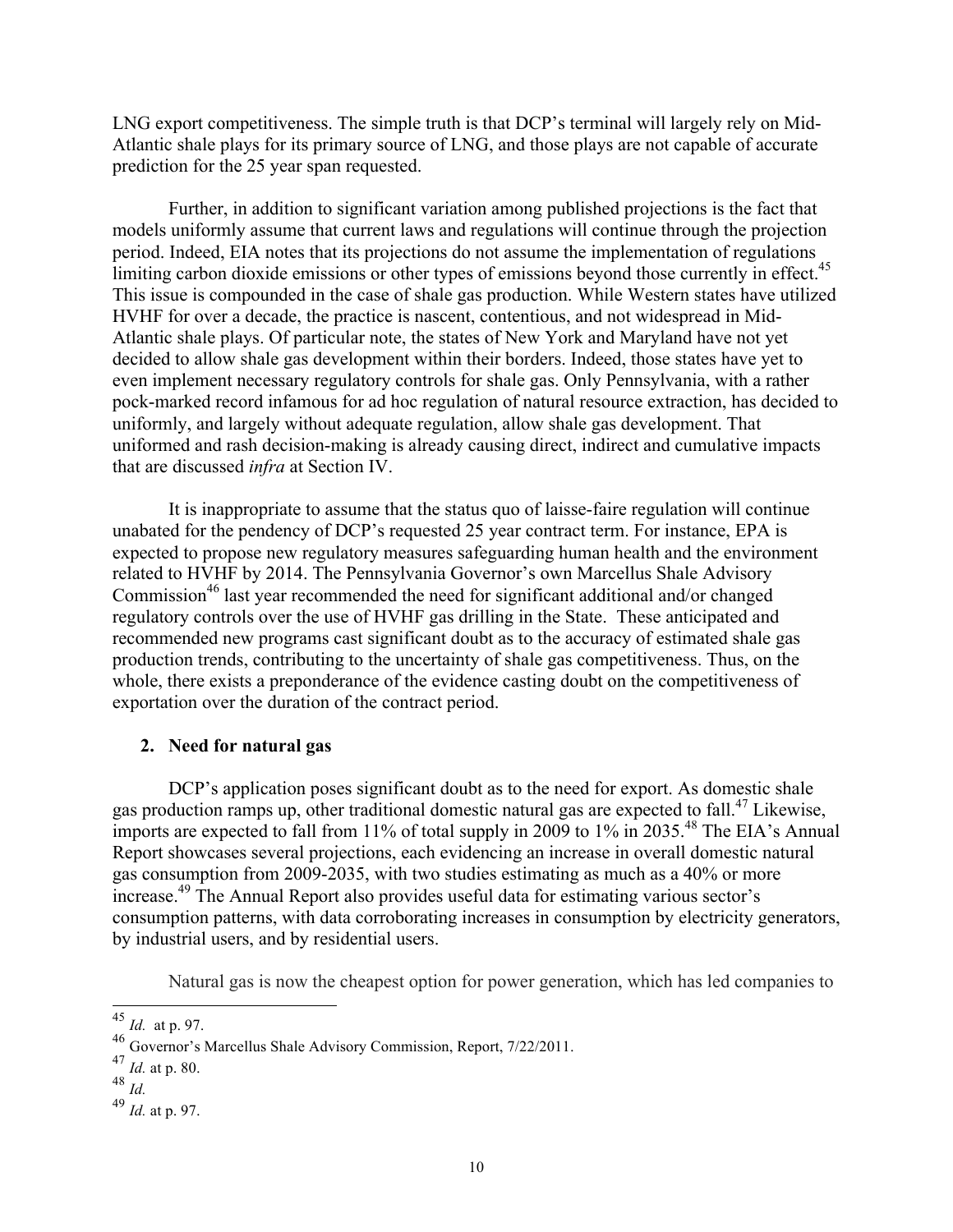shelve wind and nuclear power projects in the country. The largest wind energy producer, NextEra Energy Inc., canceled plans for new wind projects next year, and Exelon Corp. has decided not to expand its nuclear power plants. CMS Energy Corp. in Michigan has canceled its plans to build a \$2 billion coal-fired power plant. The low price of gas has been mirrored in the electricity market. Electricity pricing is linked to the gas market, so profits for power producers have shrunk dramatically. Tighter margins have discouraged investments in coal, nuclear and wind projects. This shift will have an impact on the clean energy sector for decades to come, analysts say.

The low prices have already drained the nuclear industry resurgence as well as carbon capture and sequestration projects related to coal-powered production. Investment in wind is also slowing, due to cheap gas prices, a lack of transmission infrastructure and subsidies that will expire next year.<sup>50</sup> The result is that the dominant dialogue treating natural gas as a transitional fuel is hyperbole, as long-term investments in natural gas such as LNG export contracts threaten to hold the U.S to a path of fossil fuel consumption and increased production indefinitely, instead of prioritizing the development and implementation of clean energy alternatives on appropriate economies of scale. And by logical extension, if natural gas extracted in the U.S. is later to be shipped to communities overseas it cannot in fact be available to serve that transitional role. In other words, the claim of natural gas as a bridge fuel is being used to support its exploitation, which is resulting in a reduction in investment in alternative fuel sources, while at the same time being planned for exportation – so rather than serving as a bridge to alternative sources it is serving as a high hurdle. The point here is that exporting natural gas will cause several negative impacts domestically, all of which weigh against the public interest.

As the discussion above illustrates, reliable demand is key to the stable growth of a reliable supply. While the data referenced *supra* corroborates the *potential* for domestic natural gas to fulfill projected domestic baseloads, the uncertainty inherent in the evolution of shale gas production rightfully demands caution in making *assumptions* in favor of authorizing export authorizations *spanning decades.* The NGA framework does presume increased competition is a public benefit; however, it also leaves for consideration other relevant factors (*see* discussion *infra* of significant and unevaluated environmental and community impacts) which, in conjunction with unverifiable competitiveness discussed above, provide a strong argument that LNG export from DCP's facility is not in the public interest.

#### **3. Security of supply**

"The security of gas supply and its transportation to the U.S. border remain important components of the public interest, especially those under long-term arrangements. An [export] will be considered secure if it does not lead to undue dependence on unreliable sources of supply."<sup>51</sup> Two important messages are evident: the security of supply, and the security of transportation. DCP correctly states that EIA currently estimates domestic natural gas reserves of 2,543 tcf, representing more than 100 years of supply at current usage rates of approximately 24

 <sup>50</sup> Bloomberg News, "US Shale Bubble Inflates After Near-Record Prices for Untested Fields," available online at: http://www.bloomberg.com/news/2012-01-09/shale-bubble-inflates-on-near-record-prices-for-untested-fields.html

<sup>51</sup> Policy Guidelines, p. 9.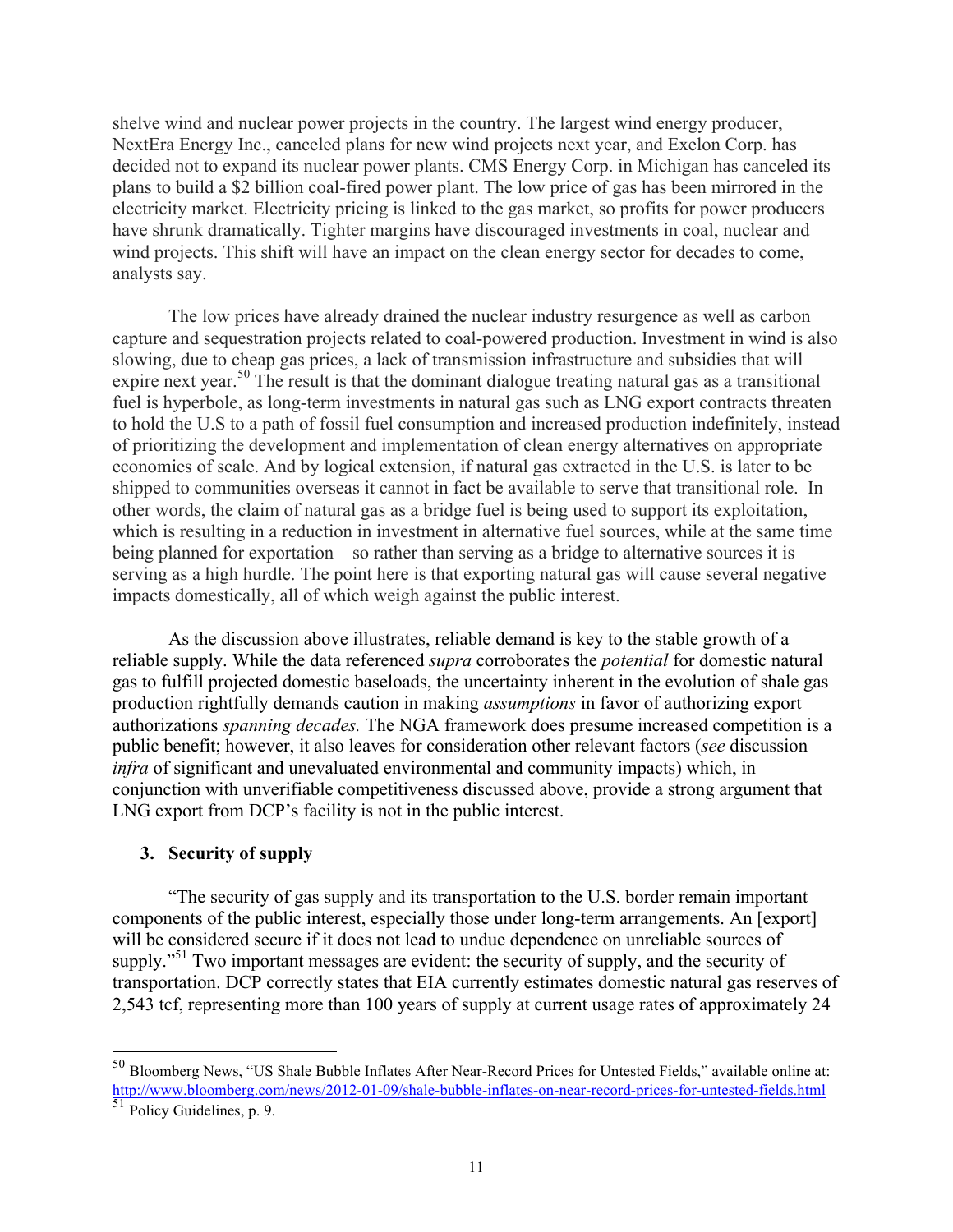tcf per year.<sup>52</sup> However, DCP devotes no time or explanation to the uncertainty surrounding shale gas productivity, nor does it discuss relevant security concerns related to transportation.

Firstly, the undersigned continue to dispute any clear signal concerning the application's competitiveness due to the aforementioned unverifiable uncertainties inherent in modeling domestic shale gas production. Secondly, DCP fails to discuss the foreseeable cumulative implications of all pending LNG export proposals being granted and drawing their maximum allotments on domestic supplies. For instance, if all 7 potential U.S. domestic export terminals were operational, they would draw a cumulative 12.1 Bcfd for export.<sup>53</sup> As a mathematical matter, 7 fully operational and drawing export facilities could then export approximately 4 tcf per annum, or 16% of current domestic baseload. Thus, in at least one plausible scenario, reserves would be depleted at a much faster rate than DCP's projections which, considered next to the uncertainty of shale gas production in the Mid-Atlantic, raise significant questions as to the security of domestic natural gas supplies.

Although adding LNG to the mix of sources of natural gas available worldwide would, in effect, "diversify" the sources of natural gas available, it does not follow that such diversity would lead to more competitive prices within U.S. markets or that such diversity is in the public interest. In fact, logic indicates that LNG is an expensive choice for the use of domestic natural gas (which is only logical, given that the LNG would have to include the price of liquefaction, transportation, and regasification). Further, due to global warming concerns, among other factors, there are significant national and state policies moving away from increased reliance on fossil fuels and towards renewables, and a recognition that for purposes of energy independence, energy security, and positive impact on the future of global climate change, domestically produced natural gas does not make sense as a so-called "transition fuel". There is simply no authority for the conclusion that increasing our dependence on natural gas in the name of 'diversity' satisfies the public interest; however, there is plenty to suggest that it does not serve the public interest.

Likewise, DOE should not allow the market to drive decisions as to which gas projects will go forward. Not only is DOE not allowed to "punt" to "the market" in this way, to do so clearly violates its mandate to protect the public interest. As we should have learned from the rush to develop nuclear power in this country, even if the precedent agreements do bind those companies to take on the burden of the cost of constructing a boondoggle, those costs will eventually be borne by their ratepayers (a subset of the general public) or the taxpayers (a larger subset of the general public) when the project doesn't cost out as companies anticipated and the companies declare financial distress or even bankruptcy. "The market" does not protect the public – that is DOE's responsibility, and DOE has no authority to abdicate that responsibility to "the market" or the signatories – or even worse, to anticipated signatories - to contractual export agreements.

As a practical matter the natural gas reserves DCP's proposal anticipates being developed do not evidence a reliability ensuring a dependable source of gas for domestic baseload and the

 <sup>52</sup> *See* Application, at p. 26.

<sup>53</sup> "North American LNGImport/Export Terminals," "Proposed/Potential," FERC, available online at: http://ferc.gov/industries/gas/indus-act/lng/LNG-proposed-potential.pdf.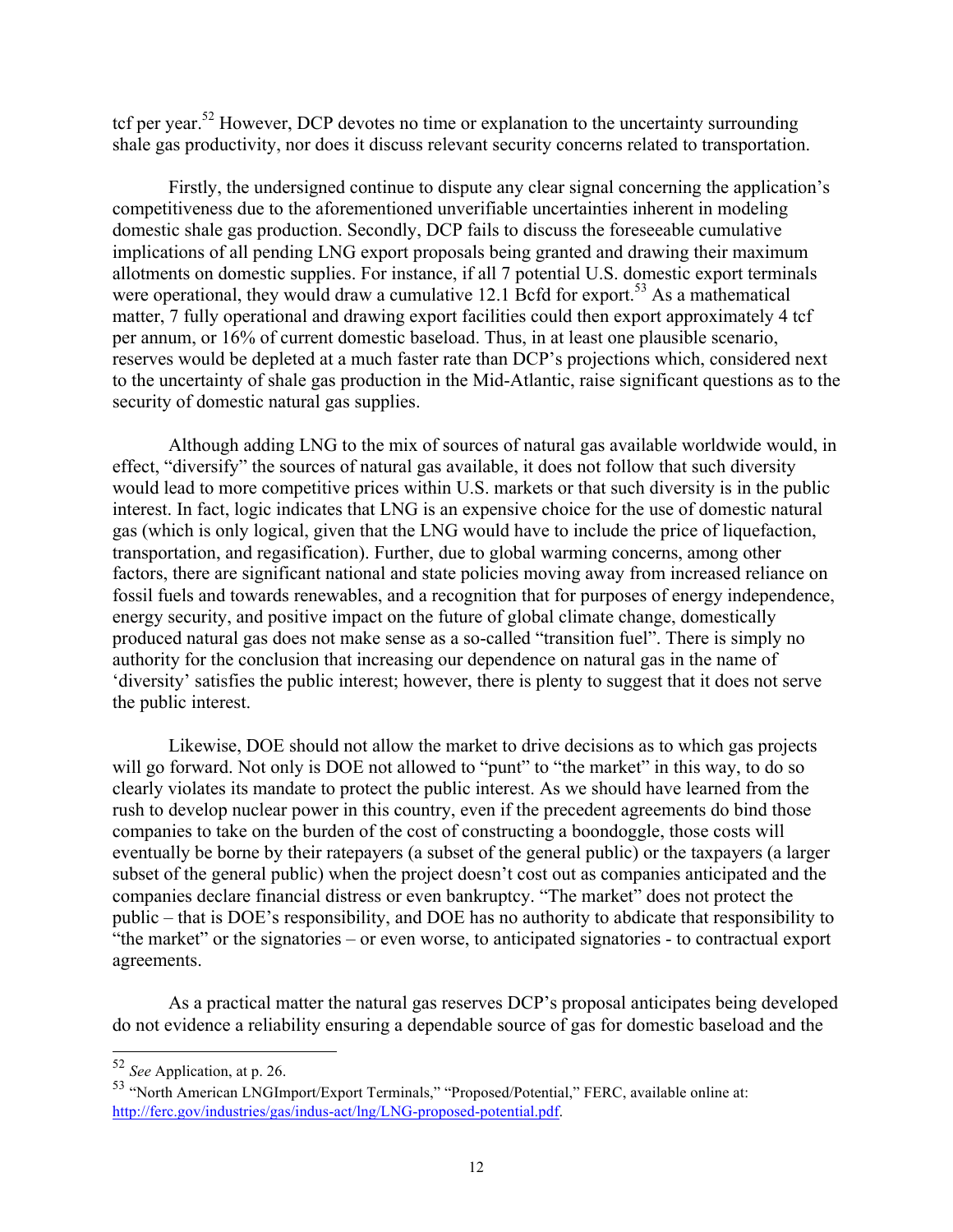proposed export. The Policy Guidance provides that reference can be made to any gas reserves committed to the export arrangement for the term of the contract. Here again, the speculative nature of shale gas production is relevant and casts significant doubt on the security component of DOE's public interest evaluation. DCP anticipates primarily tapping the projected shale gas reserves of the Marcellus and Utica shale plays yet, as documented *supra*, the sufficiency of those plays, their physical accessibility, and their projected yields possess little certainty, in fact exhibiting a substantively speculative nature. The unverifiable nature of these shale plays is compounded by the lack of positive historical precedent for Mid-Atlantic shale gas production, together casting doubt on the reliability of primary anticipated production supplies for DCP's proposed export.

Furthermore, there are a number of regulatory limitations that are coming on line which will further diminish access to identified shale areas. In the Delaware River watershed there is a moratorium on gas drilling that would affect Marcellus and Utica shales in New York, Pennsylvania and New Jersey; in New York there is an ongoing regulatory process that will certainly diminish the areas of shale available for drilling (how much is yet to be determined); in Pennsylvania there are legislative initiatives focused on putting shales located under public lands off limits for drilling; in New Jersey there was proposed and passed a ban on hydrofracking in that state, and while recently vetoed by the Governor there is every expectation the ban will be re-proposed and has a high likelihood of passage once again. These are but a small sampling of the efforts happening just in the region that could, via regulation or legislation, affect the volume of shale that is available for extraction.

The authorization of a new LNG export facility in the Chesapeake Bay also poses significant issues relevant to national security that are relevant to a determination of whether DCP's application fulfills the public interest standard. During a hearing in the United States House of Representatives on 21 March 2007, Jim Wells of the GAO raised doubt that the Coast Guard can marshal the resources needed to meet its responsibilities.<sup>54</sup> While it took 40 years to build the fleet of LNG carriers to 200 tankers worldwide, it could take less than four more years for that number to grow to 300. This rapid growth rate coupled with the anticipated number of LNG proposals in the U.S. presents a real security challenge. The U.S. faces today a potential lack of security measures and resources to protect these new assets.

The rapid growth of LNG does not affect only the ability to safeguard each ship; it also affects the quality of mariners working onboard these vessels. Due to the nature of LNG, highly skilled and trustworthy individuals are required to ensure its safe transport. Currently, LNG tankers have crews consisting of mostly foreigners. Yea Byeon-Deok, professor and LNG initiative coordinator of the International Association of Maritime Universities said, during a conference in Australia, "Many sub-standard vessels have begun to appear as demand for LNG increases, while there is a chronic shortage of experienced crew."55 Because of sudden rapid growth in the industry, many experts question whether or not there will be enough qualified mariners to crew these vessels. Nearly 1,500 senior officers and 750 senior engineers will be required to man the 100 new LNG ships. Approximately 80 percent of these ships will be fitted

 <sup>54</sup> "Securing LNG Tankers to Protect the Homeland," United States House of Representatives, Committee on Homeland Security, a hearing on March 12, 2007.

<sup>55</sup> "Warning on LNG Shipping Standards," *Oil and Gas News Worldwide*, May 7, 2007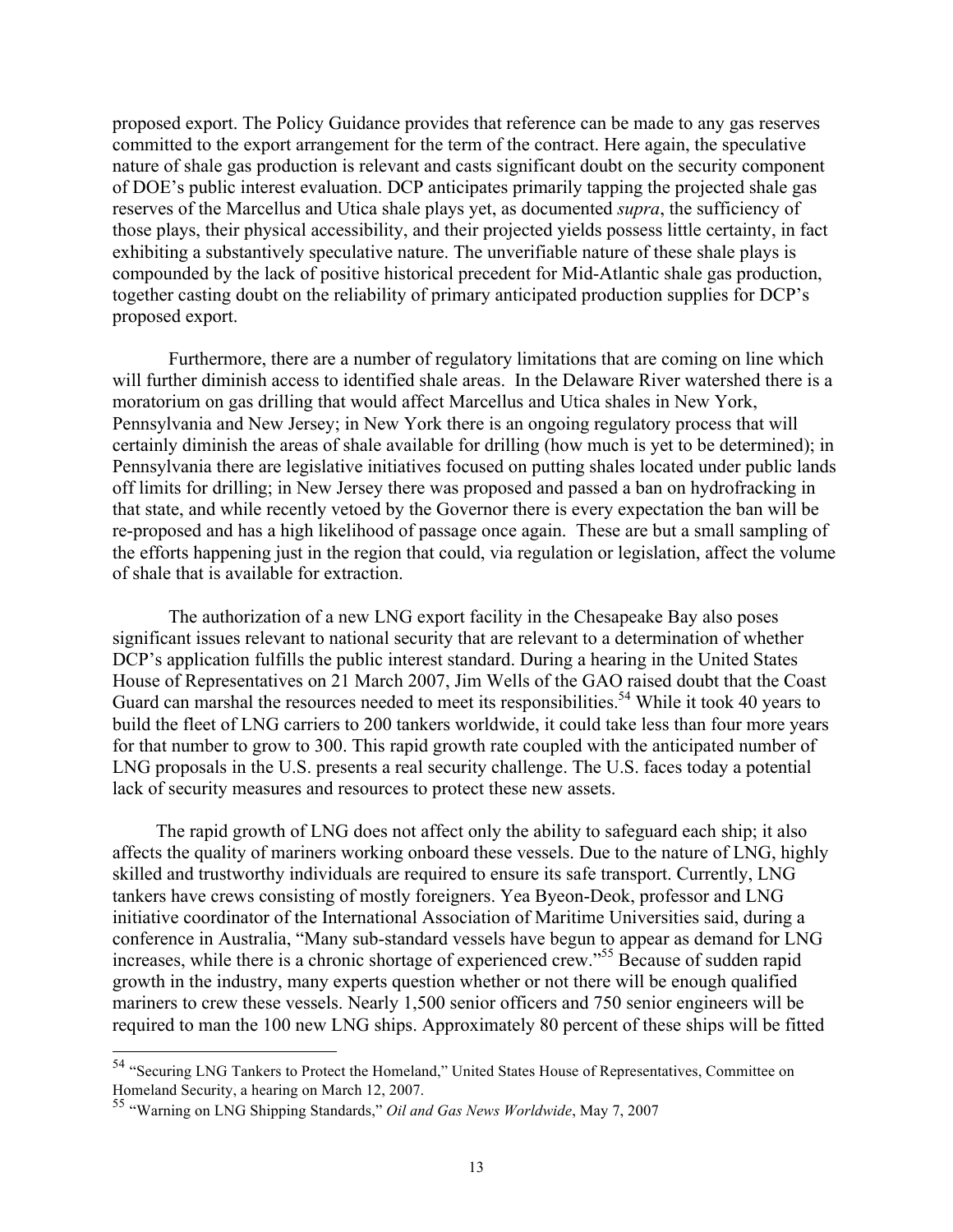with steam turbines, which require engineers with steam experience, which, according to one report, is a "vanishing resource."<sup>56</sup> The fact that many senior LNG officers are due to retire soon, and new, highly skilled mariners will be required to replace them exacerbates the situation. It will be tough enough just to replace crew and officers who are retiring, making these shortages of crew members and officers reach crisis proportions.<sup>57</sup>

The Society ofInternational Gas Tanker and Terminal Operators LTD (SIGTTO) has recognized the acute shortage. "A short-term answer for an LNG vessel operator is to 'poach' its crew from another such operator but, clearly, the long-term answer is training, training, and further training. SIGTTO members, as much as anyone, wish for the quite unique safety record of LNG shipping to be preserved. The influx of new personnel into the industry is of concern, especially if there is a temptation by a minority of operators to 'cut corners' and put officers into positions of responsibility on a LNG carrier before they have been properly trained."<sup>58</sup> The quality-control of shipping is of direct relevance to DCP's proposal as the Chesapeake represents a congested and relatively shallow port host to a slew of other economically important activities aside from natural gas distribution.

A key question for security is whether or not the benefits outweigh the risks and how big the risks truly are. The most inherent problem with LNG is that despite scientists, scholars, officials and academicians conducting various high-profile studies on the safety implications of LNG, in addition to a variety of known hazards, there are many unknown variables and unanswered questions concerning security which still exist. For example, empirical data demonstrating what would happen if there were to be a catastrophic accident are virtually nonexistent. This intangible aspect of security lends credence to seriously questioning the propriety of DCP's export proposal as being in the public interest, particularly in light of its location in the economically vital Chesapeake Bay, not to mention its adjacency to a nuclear power plant.

#### **4. Other relevant considerations in the Public Interest**

#### **Increased Gas Production Harms Communities & the Environment**

DCP claims that the most basic benefit of the proposed LNG export will be to encourage and support increased domestic production of natural gas.59 Indeed, approval of the proposal would likely facilitate a steady new demand associated with LNG exports that could spur the development of natural gas resources. Admittedly, DOE reached that conclusion in recently authorizing exports from Sabine Pass.<sup>60</sup> However, neither DCP nor DOE in its Sabine Pass authorization provided data corroborating the long-term economic benefit of increased shale gas production with positive economic benefits for the communities from which it is extracted. That impact is certainly relevant to the disposition of American citizens, and thus relevant to

 <sup>56</sup> "Serious LNG Crew Shortage Looms," Summary from *Oil and Gas Journal*, April 4, 2005,

http://www.ogj.com/display\_article/224811/94/ARCHI/none/none/Qatar,-India,-Egypt-advance-plans;-US-gulfterminals-break-ground/, May 13, 2007.

<sup>57</sup> *Id.*

<sup>58</sup> SIGTTO News, September 2005, p.5.

<sup>59</sup> *See* Application, at p. 35.

<sup>60</sup> *Sabine Pass*, Order No. 2961 at 35.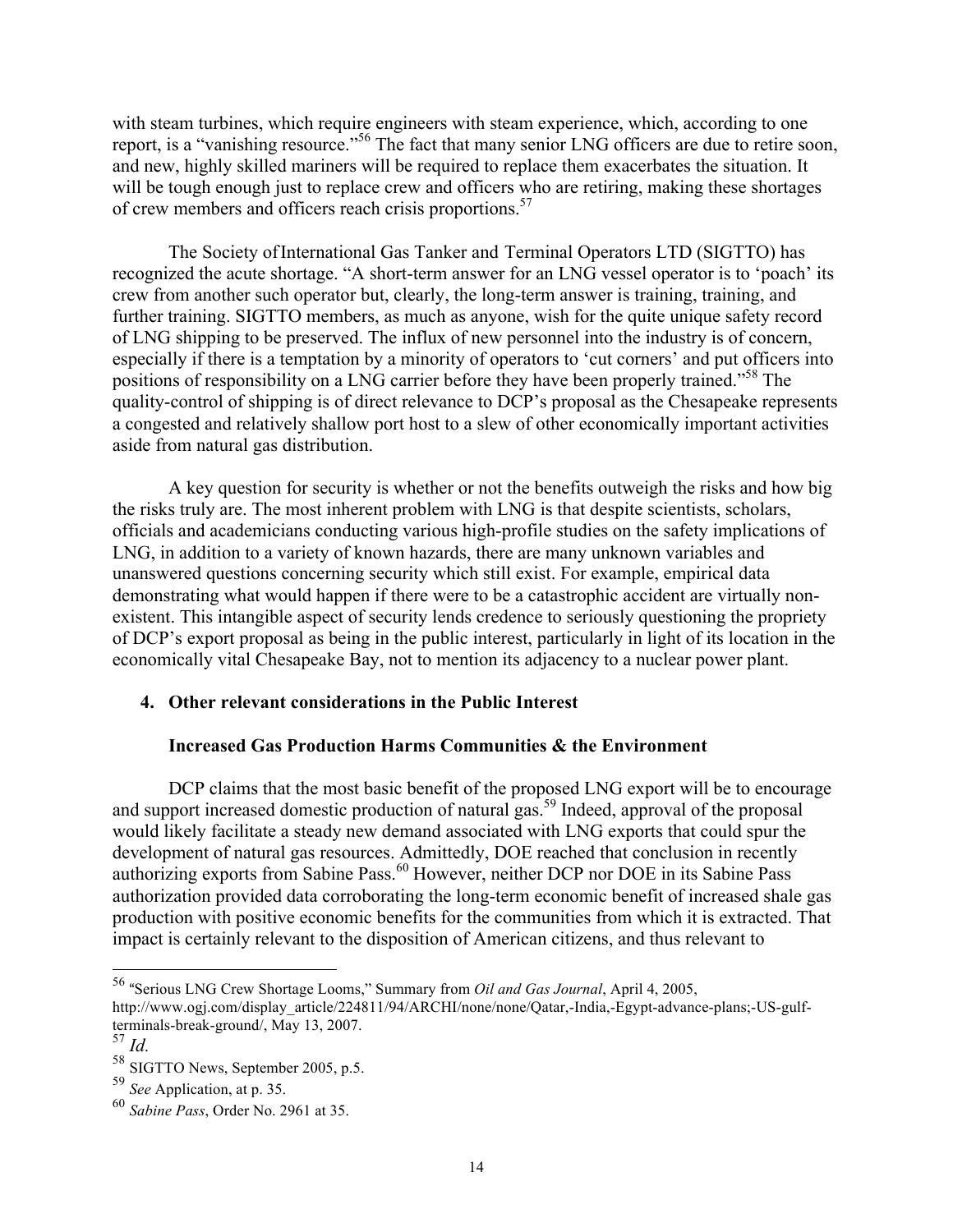determination of whether the instant proposal fulfills the public interest standard. In fact, the majority of scientific and economic literature shows that long-term economic development in regional economies dependent on resource extraction is negatively impacted by continued – and in the instant circumstance increased – development and production. DOE's determination of whether DCP's proposal satisfies the public interest standard must contemplate and rationally reconcile studies proving extractive industrial development overall harms dependent regional economies and jeopardizes existing jobs and economic stability.

One recent study considered 26 Western counties that have concentrated on fossil fuel extraction from public lands for economic development, concluding that at least in recent years such counties have increasingly underperformed economically compared to less energy-industryfocused counties.<sup>61</sup> Another older benchmark review of 19 separate studies of mining-dependent rural economies concluded that, there is surprisingly little evidence that mining will bring about economic good times, while there is a good deal of evidence for expecting just the opposite.<sup>'62</sup> Since the mid-1990's an extensive body of empirical research has also investigated the existence and dynamics of the so-called, resource curse.<sup> $363\,64$ </sup> Michael Ross summarized the curse literature to date by noting, "There is now strong evidence that states with abundant resource wealth perform less well than their resource poor counterparts, but there is little agreement on why this  $\frac{1}{\text{occurs}}$ .<sup>65</sup>

Four of the categories of reasons summarized by Ross are economic. These are 1) a decline in terms of trade for primary commodities, 2) the instability of international commodity markets (making government revenues & foreign exchange unstable and investment risky), 3) the poor economic linkages between resource and nonresource sectors, especially as external investors remove profits from the local economy, and 4) the 'Dutch Disease' that associates resource boom economies with a) increases in the exchange rate, making other domestic exports more expensive, and b) increased competition with other domestic sectors for scarce capital and labor.

In terms of their translatability to a subnational and domestic context, only some of these reasons are even theoretically relevant. The terms of trade logic is completely inapplicable. In contrast, the instability of commodity prices is partially salient, especially as both government revenues and investment risk are affected by unstable prices in regional markets. The linkage argument also seems potentially relevant insofar as nonlocal firms are likely to come into a region only temporarily, extract profits along with the gas, and be likely to purchase only a limited array of local goods and services lacking a well developed economy of strong, locally well linked sectors (again, the share of expenditures going to local landowners vs. local firms

http://www.headwaterseconomics.org/pubs/energy/HeadwatersEconomics\_EnergyFocusing.pdf

 <sup>61</sup> Headwaters Economics. 2008. *Fossil Fuel Extraction as a County Economic Development Strategy: Are Energyfocusing Counties Benefiting?* accessed December 20,2010,

Freudenburg, W.R. and Wilson, L.J. 2002. , Mining the Data: Analyzing the Economic Implications of Mining for Nonmetropolitan Regions.' *Sociological Inquiry*, 72(4):549-575.

<sup>63</sup> Sachs, J.D. and Warner, A.M., 1995. revised 1997, 1999. 'Natural resource abundance and economic growth.' *National Bureau of Economic Research Working Paper No. 5398*, Cambridge, MA.

<sup>64</sup> Ross, Michael. 1999. 'The Political Economic of the Resource Curse', *World Politics* 51( 2):297- 322. <sup>65</sup> *Id.*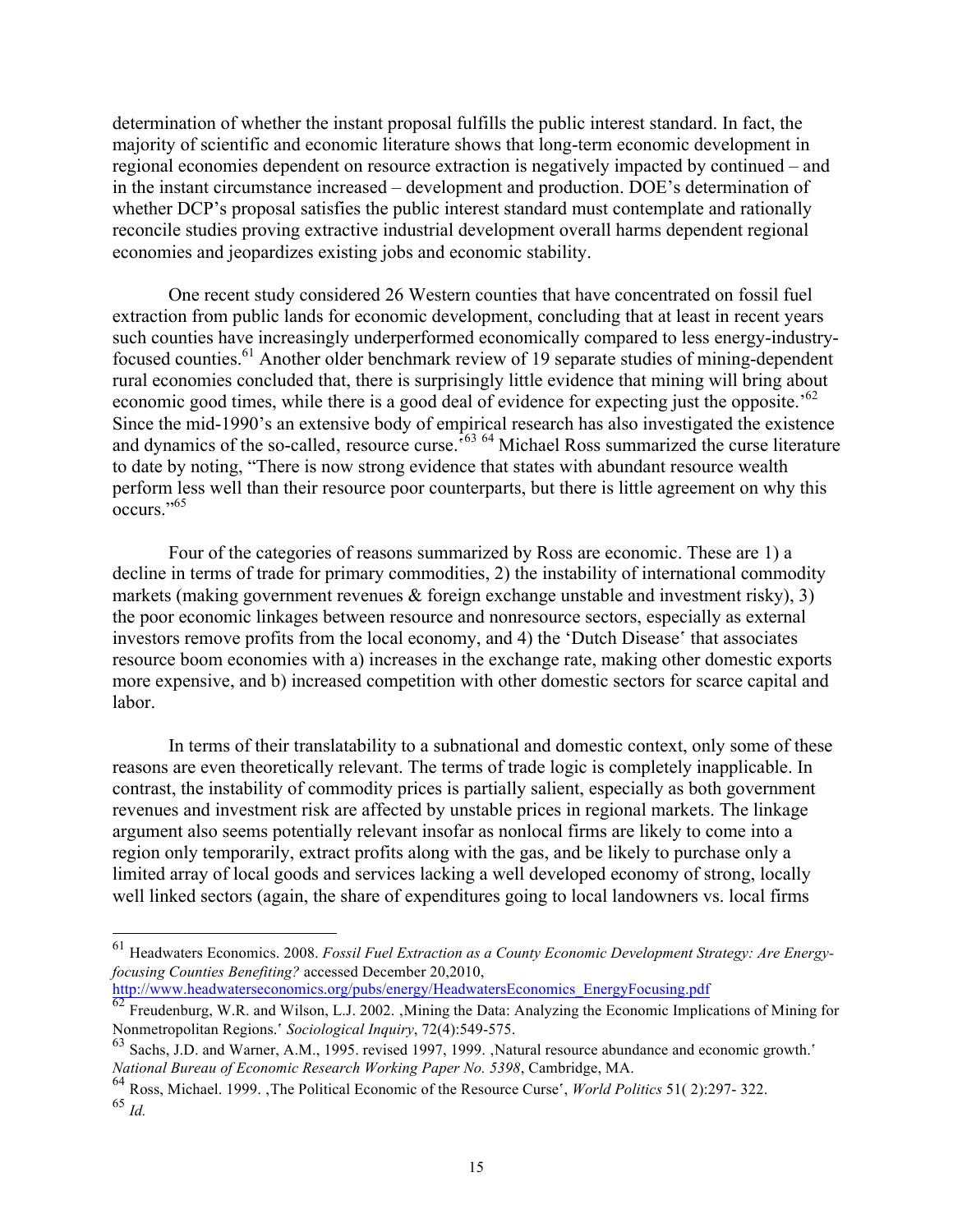would have important implications). Part of the Dutch Disease argument also seems potentially relevant. Though the increased cost of domestic currency is obviously not relevant at a regional level, tighter competition of the resource sector for factors of production is quite likely to crowd out competing sectors, at least during some time periods in the adaptation of the local economy.<sup>66</sup>

Perhaps of most significance for the new shale gas economies are several recent subnational empirical studies of the resource curse phenomenon, three of which have investigated the issue within the United States using both state and county level data sets. Each of these studies finds evidence that some version of a resource curse is detectable within a subnational economy, and that poor governance and crowding out effects are contributing factors of varying importance. Papyrakis and Gelragh optimistically conclude that, 'prudent economic policies and cautious planning can reverse the pattern'. Unfortunately, Pennsylvania contains a significant percentage of the shale plays in the Mid-Atlantic with Maryland and New York as yet not choosing to develop those resources, and Pennsylvania's regulatory policies thus far are inapposite to prudent, cautious planning. 67

## **Exporting Natural Gas Does Not Create Long-Term Jobs**

DCP claims billions of dollars in benefits and tens of thousands of jobs will result from its export proposal,<sup>68</sup> but the vast majority of these benefits are not directly associated with the construction or operation of the facility itself. That project will only result in several thousand temporary construction-related job and several hundred jobs during operations, only 70 of which appear to be direct employees of the facility.<sup>69</sup>

Instead, the bulk of the economic benefits DCP claims result from what DCP calls its "most basic benefit": its ability to "encourage and support increased domestic production of natural gas and [natural gas liquids]."<sup>70</sup> In DCP's view, increased production will, directly and indirectly, pump money into the economy and create jobs regionally and nationally.<sup>71</sup> Increasing gas production will increase employment in that sector by some amount, but a more careful look at the data demonstrates that booms in resource extraction industry are far more of a mixed bag than DCP acknowledges.

 <sup>66</sup> Kay, David. "The Economic Impact of Marcellus Shale Gas Drilling, What Have We Learned? What Are the Limitations?" part of the "Working Paper Series: A Comprehensive Economic Impact Analysis of Natural Gas Extraction in the Marcellus Shale." April 2011, p. 28, available online at:

http://cce.cornell.edu/EnergyClimateChange/NaturalGasDev/Documents/PDFs/KayFormattedMarcellus%20Workin gPaperREvised4-4-2011.pdf

 $rac{67}{67}$  *Id.* at 30.

<sup>68</sup> *See* DCP Proposal at 16-19 & ICF Study.

<sup>&</sup>lt;sup>70</sup> DCP Application at 35.<br><sup>71</sup> *See* DCP Application at 36-40.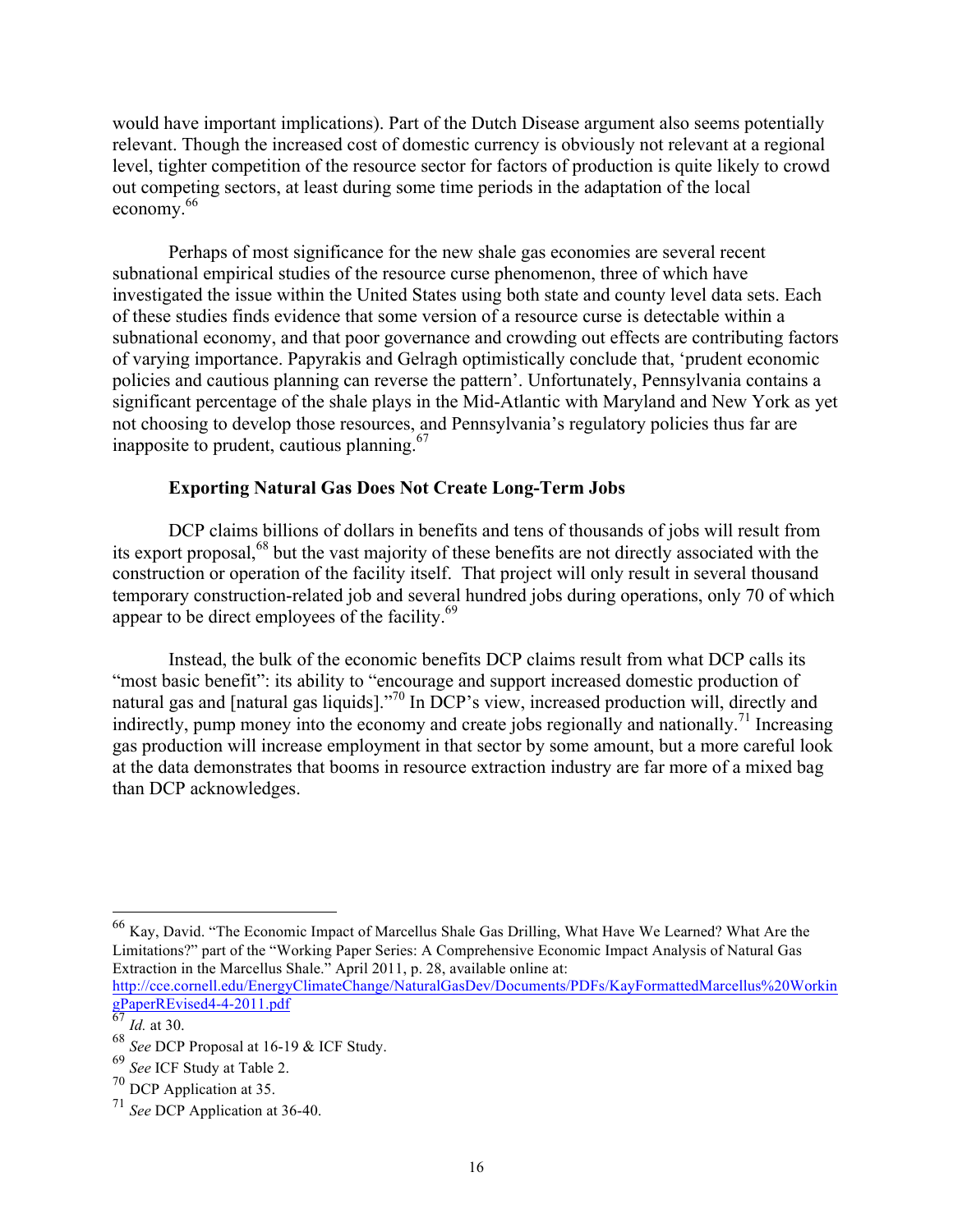Nearly all jobs in the natural gas industry earn among the highest wages of any industrial sector, with a mean hourly wage of \$34 per hour, typically excellent benefits, $72$  and dramatically increasing wages among highly skilled positions, including skilled trades such as specialized welding or crane operation, and positions in advanced fields such as engineering and geosciences. Non-experienced roustabouts or construction helpers can start at wages close to \$20 an hour, with many opportunities for overtime. $73$ 

However, to accurately assess whether the shale gas development provides the claimed job numbers, which indirectly would support the economic benefit of increased production for LNG export - it is necessary to assess drilling phase jobs versus production phase jobs. Clearing and constructing a natural gas well site, drilling and casing the well, performing the hydrofracturing process, and constructing the associated pipeline infrastructure are all considered part of the Drilling Phase, a very labor-intensive process. After this work is performed, however, the number of workers needed to keep producing gas for the remainder of the life of the well -- the Production Phase -- is much smaller.

A worker-by-worker tally of the Marcellus Shale industry in Pennsylvania found that *the drilling phase accounted for over 98% of the natural gas industry workforce* engaged at the drilling site.<sup>74 75</sup> Because most of the job opportunities occur during the drilling phase of operations, and because drilling activity in a given locale can quickly escalate or decline, natural gas employment conforms to a pattern of "Boom" and "Bust" found in other types of mining and natural resource development activity -- where the population base may expand rapidly over a number of years before shifts in commodity prices, energy company business strategies, or natural resource policies cause extraction activity to collapse, leading new residents and workers to leave the community.<sup>76 77</sup>

While comprising less than 5% of the total workforce, jobs associated with the Production Phase of operations (i.e. the employees of the energy company operator required to manage gas production from existing wells) will remain local and predictable. A 30-year production phase is the typical estimate, although the reality varies by well, location, and market conditions. These production phase jobs will be required even if drilling ceases completely. *Occupations associated with the production phase tend to be less labor intensive, more location* 

 <sup>72</sup> United States Bureau of Labor Statistics (USBLS). 2010. *May 2009 National Industry-Specific Occupational Employment and Wage Estimates*

<sup>73</sup> Jacquet, Jeffrey. 2006. *Sublette County Wage Study* Sublette County Community Partnership. July 2006. Available online: http://www.sublettewyo.com/index.aspx?NID=305

<sup>74</sup> Marcellus Shale Education and Training Center (MSETC). 2009. *Marcellus Shale Workforce Needs Assessment: North-Central Pennsylvania*. Publication. Williamsport, PA: Marcellus Shale Education and Training Center.

<sup>75</sup> Marcellus Shale Education and Training Center (MSETC). 2010. *Marcellus Shale Workforce Needs Assessment: Southwest Pennsylvania*. Publication. Williamsport, PA: Marcellus Shale Education and Training Center.

<sup>76</sup> Jacquet, Jeffrey. 2009. *Energy Boomtowns and Natural Gas: Implications for Marcellus Shale Local Governments and Rural Communities*. Working paper no. 43. State College: Northeast Regional Center for Rural Development.

<sup>&</sup>lt;sup>77</sup> Haefele, Michelle and Morton, Pete 2009. "The Influence of the Pace and Scale of Energy Development on Communities: Lessons from the Natural Gas Drilling Boom in the Rocky Mountains" *Western Economics Forum*  Vol 8, Number 2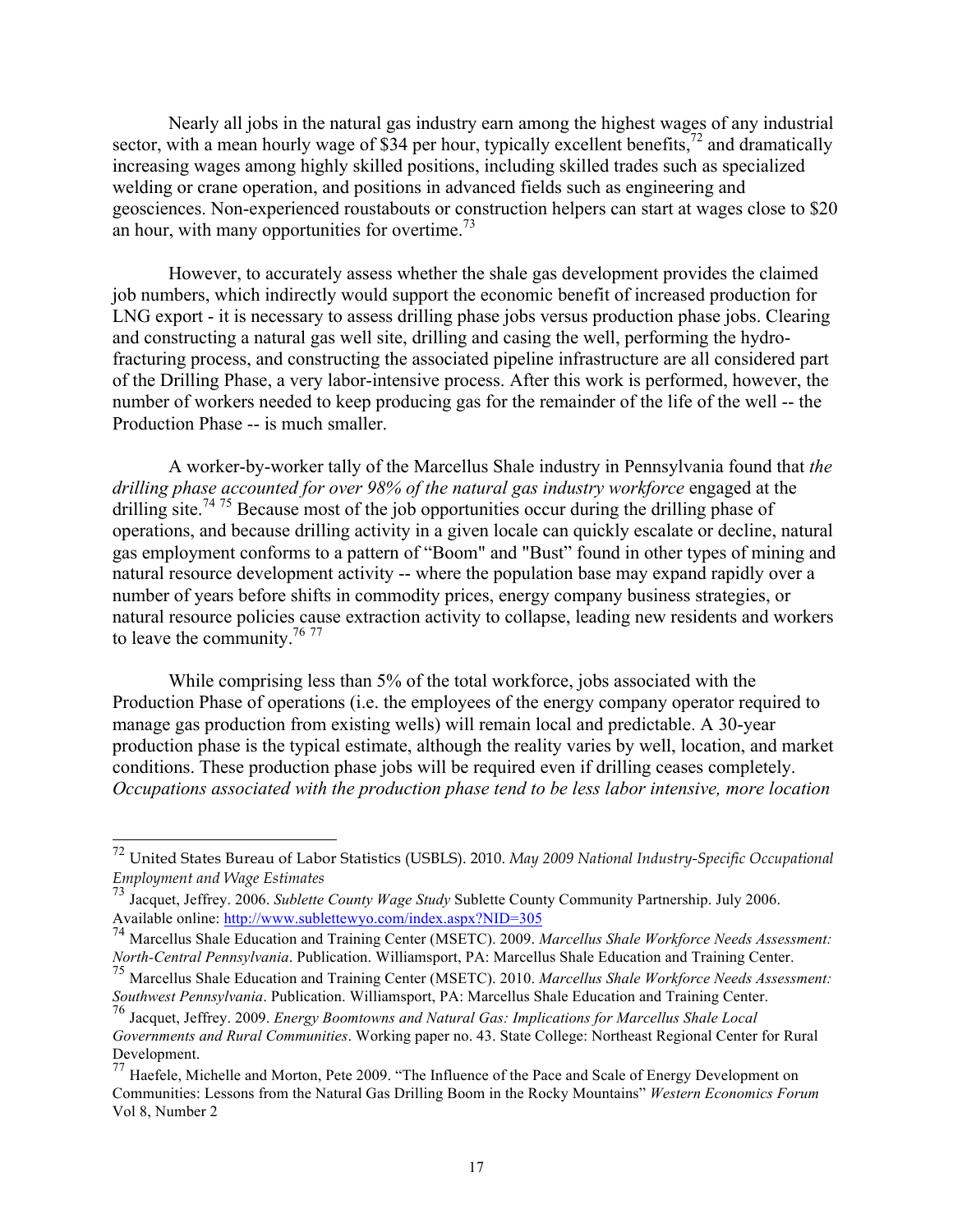*specific, less hazardous, and more specialized than development phase occupations, while still providing excellent wages and benefits*. 78

Insofar as DCP's proposal anticipates heavy reliance on Eastern regional shale gas plays, and Pennsylvania represents the current and projected largest contributor of those shale gases, it is appropriate to consider job and economic modeling of shale gas development's impacts on that state to assess the truth of 'job-creation.' The Penn College of Technology's Marcellus Shale Education and Training Center (MSETC) has performed a number of regional workforce needs assessments focused on the Marcellus shale gas industry in Pennsylvania. Their study found approximately 250 different occupations comprised of over 400 different individuals are required to drill a Marcellus Shale well. *However, the vast majority of these individuals and occupations are required for only a few hours or days for each well.* 

The number of Full Time Equivalent (FTE) workers (an FTE is equal to one worker working full time for a year) for these 410 individuals was about 13 FTE to complete a well.<sup>79</sup> Using the "maximum" amount of development predicted by the NYDEC -- 500 wells drilled in New York State per year -- this would result in the equivalent of approximately 6,500 full-time jobs needed while drilling activity is occurring. It is important to note that these jobs are required only while wells are being drilled; once drilling activity stops, these jobs are no longer needed locally. Many times, drilling activity may pause, or move to another area of the play, or move to another part of the continent, forcing drilling crew workers to follow the work to a new location or find a new source of employment.

### **DCP's Proposal Entails Significant Unevaluated Environmental and Health Impacts**

To the extent that the proposed LNG facility is deemed in the public interest because it will inspire and support increased drilling, the proposal ignores the environmental, health and community ramifications of drilling using HVHF practices. In this case, DOE should be particularly attentive to all impacts of gas export and production. DCP's application discusses only the purported benefits of its proposal, conveniently failing to discuss or even acknowledge the less savory environmental and societal impacts. DOE must determine whether DCP's proposal is in the public interest by considering all the positives and negatives of the requested authorization.

In particular DOE must account for the effects of shale gas extraction in its analysis and decision-making. Shale gas development is an extraordinarily land and water-intensive process that converts agricultural, forest, and range lands to industrial uses, consumes millions of gallons

 <sup>78</sup> Jacquet, Jeffrey, "Workforce Development Challenges in the Natural Gas Industry," part of the "Working Paper Series: A Comprehensive Economic Impact Analysis of Natural Gas Extraction in the Marcellus Shale," February 2011, p. 5, available online at:

http://cce.cornell.edu/EnergyClimateChange/NaturalGasDev/Documents/Green%20Choices%20Papers/Marcellus\_J acquet.pdf

*Id.* at notes 48, 49.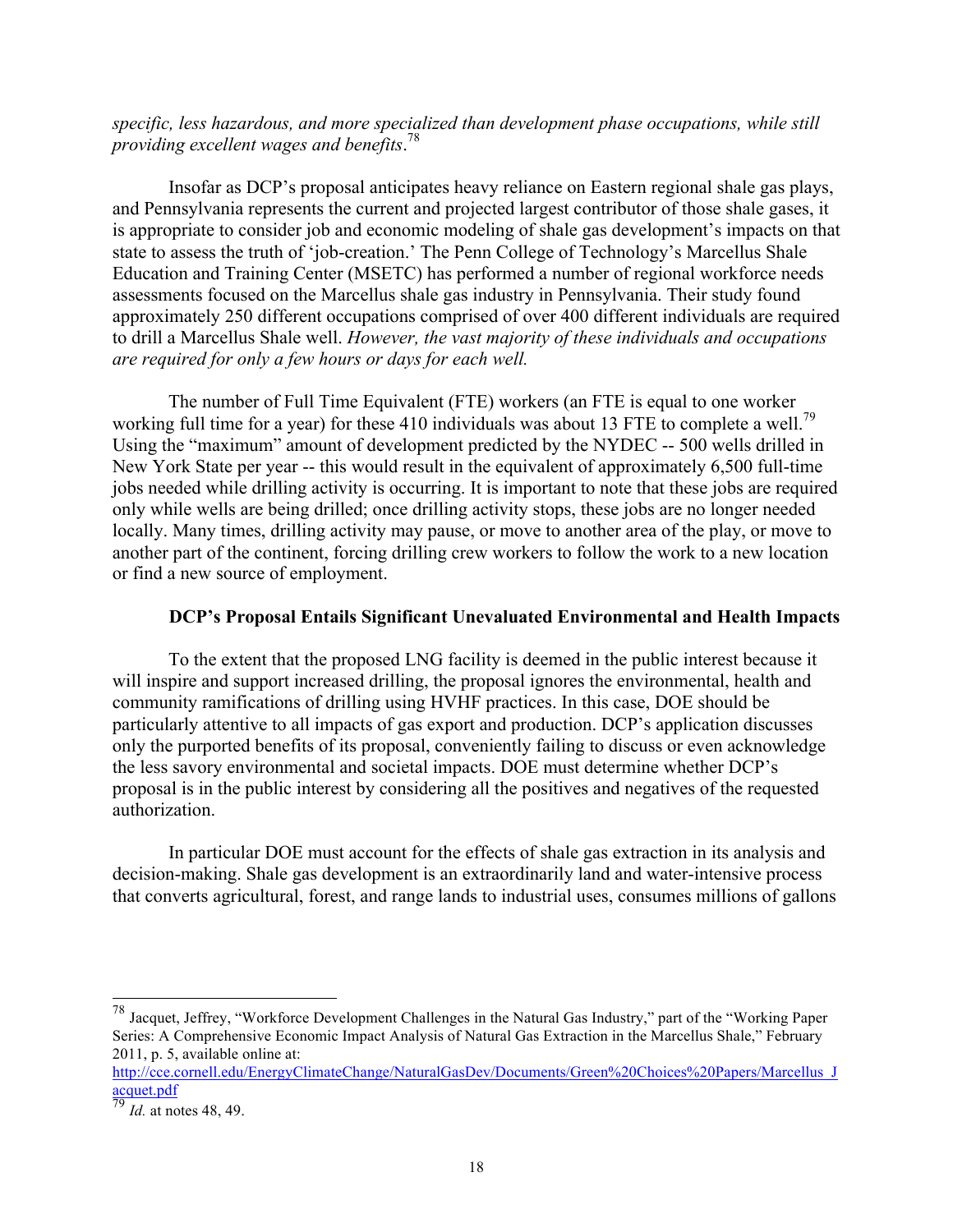of water per well, and generates huge quantities of hazardous wastes.<sup>80</sup> Some of the major water quality impacts shale gas development causes are as follows:

# **Casing and Cementing Failures**

Failures in the integrity of well casing and cementing occur regularly, either because of faulty construction or because of degradation over time, opening potential pathways for contaminants to reach shallow aquifers.<sup>81</sup> It is also plausible that fracking may create fissures that extend above the targeted horizontal shale layer and link with naturally occurring fissures or abandoned wellbores, allowing methane, fracking fluids, and produced waters to reach shallow aquifers.<sup>82</sup>

# **Hazardous Waste Disposal**

Shale gas extraction uses and produces numerous toxic substances that are not governed by uniform national standards for treatment and disposal. Drilling muds and fracturing fluids contain a laundry list of toxic ingredients, while produced waters and drill cuttings bring to the surface naturally occurring hazards such as highly carcinogenic BTEX chemicals (benzene, toluene, ethylbenzene, and xylene) as well as brines, radioactive materials, arsenic, mercury, and hydrogen sulfide. Most of these wastes are exempt from regulation under Subtitle C of the Resource Conservation and Recovery Act governing the generation, transportation, treatment, storage, and disposal of hazardous wastes.<sup>83</sup> Similarly, under the Comprehensive Environmental Response, Compensation, and Liability Act, petroleum and natural gas (including liquefied

 <sup>80</sup> Shale gas extraction is also a significant source of hazardous air pollution, including methane, volatile organic chemicals (VOCs), and air toxics such as benzene and ethylbenzene. In July 2011, EPA proposed a suite of draft regulations under the Clean Air Act to set new source performance standards for VOCs and sulfur dioxide, an air toxics standard for oil and natural gas production, and an air toxics standard for natural gas transmission and storage. Final regulations are due by April 3, 2012. See http://www.epa.gov/airquality/oilandgas/ The Department of Energy's advisory panel on shale gas has urged EPA to extend these rules to existing shale gas production sources and to adopt regulations addressing methane explicitly. Bridget DiCosmo, "DOE Panel Urges EPA to Strengthen Proposed Air Rules for 'Fracking,'" Nov. 10, 2010, http://insideepa.com/201111102381935/EPA-Daily-News/Daily-News/doe-panel-urges-epa-to-strengthen-proposed-air-rules-for-fracking/menu-id-95.html Methane is twenty times more potent a greenhouse gas than carbon dioxide. See http://www.climatescience.gov/infosheets/highlight1/default.htm

The oil and gas industry is the single largest source of methane emissions in the US, accounting for nearly 40% of national methane emissions. See http://epa.gov/airquality/oilandgas/pdfs/20110728factsheet.pdf

<sup>81</sup> See, e.g., Andrew Nikiforuk, "Fracking Contamination 'Will Get Worse': Alberta Expert," The Tyee, Dec. 19, 2011, http://thetyee.ca/News/2011/12/19/Fracking-Contamination/ (quoting University of Alberta geochemist Karlis Muelenbachs); see also Runar Nygaard, Wabamun Area CO2 Sequestration Project: Well Design and Well Integrity at 6, Jan. 4, 2010, available at http://www.ucalgary.ca/wasp/Well%20Integrity%20Analysis.pdf (summarizing data on well integrity).

 $82$  See Mooney, "The Truth About Fracking," Scientific American, November 2011, pp. 80-85, at 83 (graphic), 84-5.

<sup>&</sup>lt;sup>83</sup> U.S. Environmental Protection Agency, "Exemption of Oil and Gas Exploration and Production Wastes from Federal Hazardous Waste Regulations," pp. 10-11, available at

http://www.epa.gov/osw/nonhaz/industrial/special/oil/oil-gas.pdf (listing exempt and non-exempt wastes). NRDC petitioned EPA in 2010 to regulate these wastes under RCRA. NRDC, "Petition for Rulemaking Pursuant to Section 6974(a) of the Resource Conservation and Recovery Act Concerning the Regulation of Wastes Associated with the Exploration, Development, or Production of Crude Oil or Natural Gas or Geothermal Energy," Sept. 8, 2010, available at http://docs.nrdc.org/energy/files/ene\_10091301a.pdf EPA has not yet formally responded to the petition.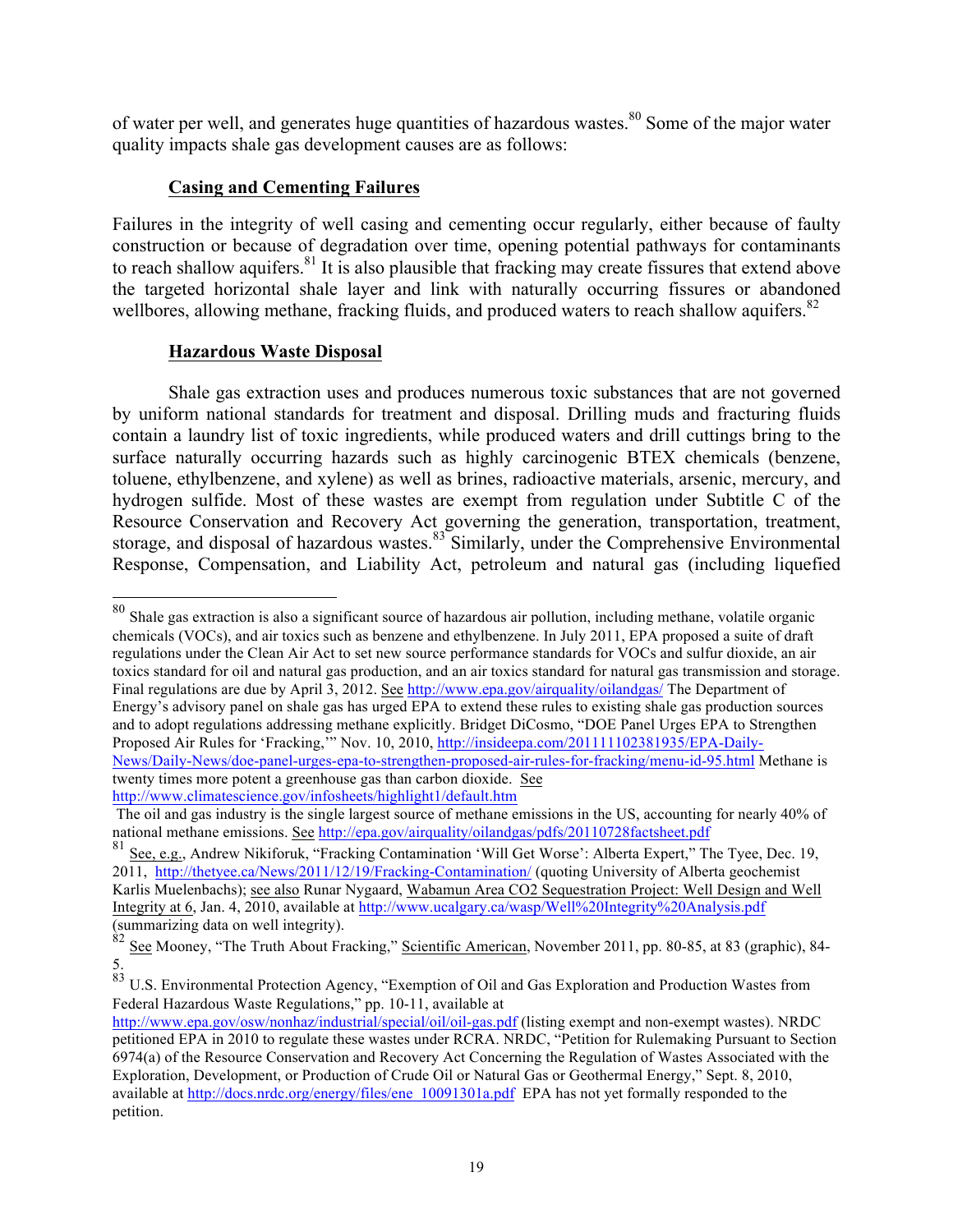natural gas) are excluded from regulation as hazardous substances.<sup>84</sup> These wastes pose water contamination and health hazard risks whether they are buried in pits, applied to land, injected into underground wells, sprayed into the air, spilled, leaked, or intentionally dumped.

### **Wastewater Treatment and Disposal**

Flowback fluids and produced water that result from HVHF and drilling contain all of the chemicals initially injected as part of the fracturing fluid, as well as other naturally occurring hazardous compounds released during the fracturing process. Wastewater pollutants include everything from lead, arsenic, benzene, diesel fuel, and high levels of total dissolved solids to naturally occurring radioactive materials such as uranium and radium.<sup>85</sup> Ground and water contamination may result from spills, leaks, or improper disposal.

Common disposal methods for the wastewater include underground injection and the transport of flowback to wastewater treatment facilities. Underground injection of fracking waste has recently been associated with induced seismicity.<sup>86</sup> With regards to the use of wastewater treatment facilities for treatment and disposal, most commercial and municipal wastewater treatment facilities are ill-equipped to handle fracking waste. Such facilities are unable to remove naturally occurring radioactive material from the waste stream and the high levels of total dissolved solids present may overwhelm a plant's treatment capacity.<sup>87</sup> Once released into surface waters following insufficient treatment, the wastewater may subsequently overwhelm the dilution-capacity of rivers in regions undergoing intensive shale gas development.<sup>88</sup>

## **Water Consumption**

The proliferation of shale gas development has the potential to degrade water systems due to the massive volumes of water consumed. To the extent that fracking fluids remain underground or are disposed of in underground injection wells, much of the freshwater used for fracking is permanently removed from the hydrological cycle. While some improvements have been made in developing wastewater reuse systems, eventually the pollutants in the fracking fluid reach such extreme concentrations that the fluid becomes unusable and must disposed of.<sup>89</sup>

 $84$  42 U.S.C. § 9601(14).

<sup>85</sup> See N.Y.C. Dep't of Envtl. Prot., Final Impact Assessment Report: Impact Assessment of Natural Gas Production in the New York City Water Supply Watershed 6 (2009); NRDC, Land Facts: Protecting New Yorkers' Health and the Environment by Regulating Drilling in the Marcellus Shale 3 (2009), available at

http://www.nrdc.org/land/files/marcellus.pdf ; Chemicals Used by Hydraulic Fracturing Companies in Pennsylvania for Surface and Hydraulic Fracturing Activities, Pa. Dep't of Envtl. Prot.,

http://www.dep.state.pa.us/dep/deputate/minres/oilgas/new\_forms/marcellus/Reports/Frac%20list%206-30-2010.pdf 86 Briana Mordick, "More Earthquakes, This Time from Oil and Gas Disposal," NRDC Switchboard (Jan. 3, 2012), http://switchboard.nrdc.org/blogs/bmordick/more\_earthquakes\_this\_time\_fro.html

<sup>87</sup> See, e.g., Joaquin Sapien, "What Can Be Done With Wastewater?," Pittsburgh Post-Gazette, Oct. 4, 2009, http://www.post-gazette.com/pg/09277/1002919-113.stm ; Ian Urbina, "Regulation Lax As Gas Wells' Tainted Water Hits Rivers," New York Times, Feb. 26, 2011,

http://www.nytimes.com/2011/02/27/us/27gas.html?pagewanted=all  $88 \over$ Id.

<sup>89</sup> Susan Phillips, "New Technology Treats Fracking Water In Pennsylvania," Sept. 6, 2011, http://stateimpact.npr.org/pennsylvania/2011/09/06/new-technology-treats-frack-water-in-pennsylvania/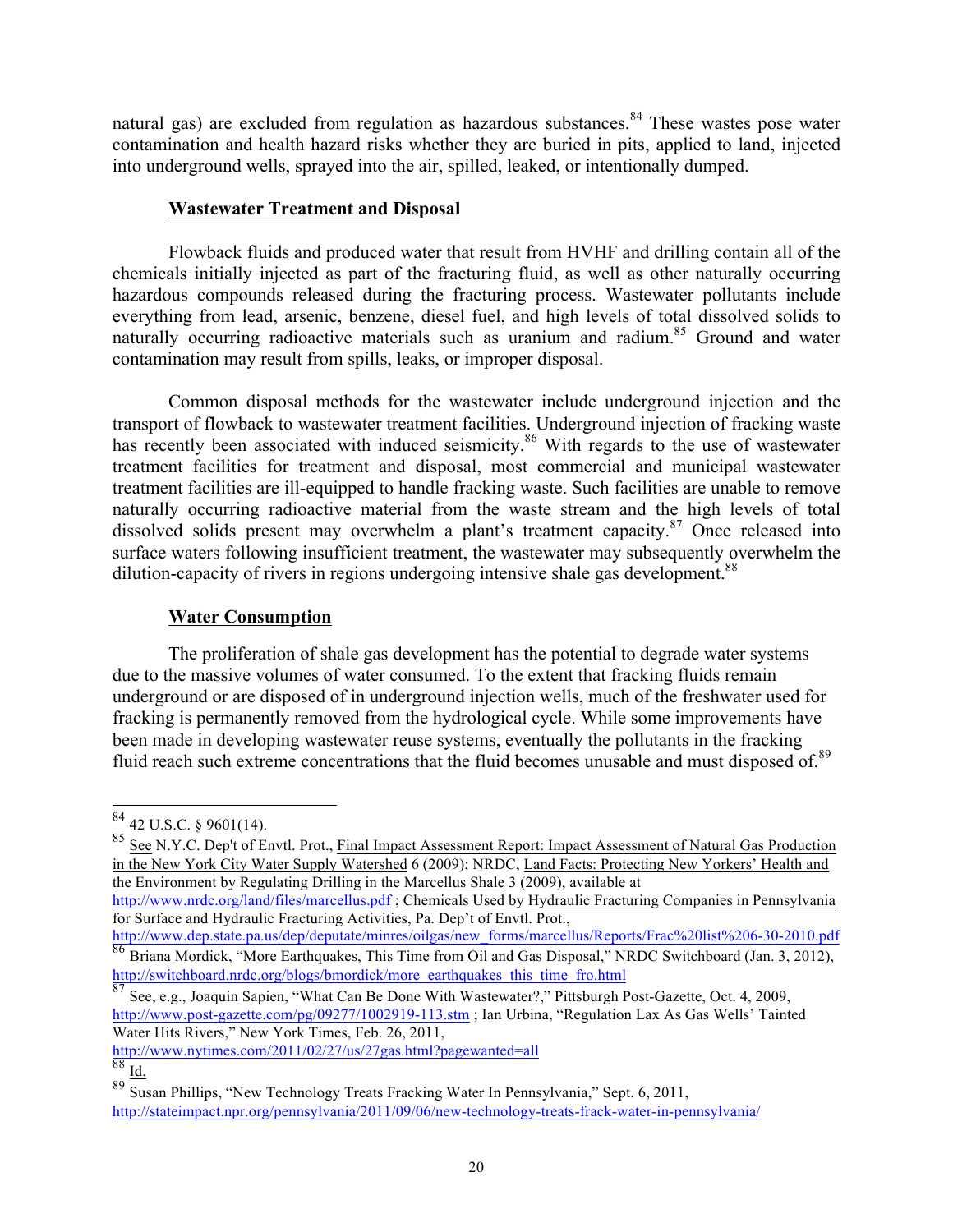#### **Accidents, Negligence, and Illegal Actions**

Accidents resulting from negligent construction methods and operations are inevitable. In 2011 alone, the Pennsylvania Department of Environmental Protection issued more than a thousand notices of violation to natural gas operators within the Marcellus Shale region.<sup>90</sup> This represents a 400% increase in reported violations as compared to 2008 – thus emphasizing that activities which encourage increased drilling also result in increased harm.<sup>91</sup> These accidents cover a wide spectrum of violations, including surface spills, blowouts, improper casing construction, erosion and sediment control failures, faulty pollution prevention, failures in site restoration, improper waste management, and wastewater impoundment construction failures.<sup>92</sup> One well blowout is estimated to occur for every thousand wells drilled; however, the severe consequences of a blowout make this ostensibly small number significant.<sup>93</sup>

Similarly, DOE must consider the safety concerns authorizing a bidirectional LNG facility entails. These concerns include but are not limited to a siting and carrier analysis,  $94$  risk and consequence assessment of potential LNG spills over water,<sup>95</sup> and National Protection Association standards applying to LNG.<sup>96</sup> And, as aforementioned, local and international regulatory requirements from such organizations as the International Maritime Organization, U.S. Coast Guard and hosting Port Authority should all be assessed for their roles in mitigating risks of LNG. In particular, DCP's proposal demands re-assessment of the potential for catastrophic LNG explosions due to its proximity to Calvert Cliffs nuclear facility. In fact, prior to DCP being authorized to resume gas imports in 2003 it was required to complete such a reassessment.<sup>97</sup> As citizen advocates for the safety and health of a generous portion of the Chesapeake Bay watershed we take this opportunity to stress the simple, and easily overlooked, issue of safety due to the several serious domestic LNG accidents history has recorded:

*• Staten Island Tank Fire, USA, 1973.* A fire erupted at an out-of-service LNG tank that was being repaired. Forty workers then inside the tank were killed. LNG, which had leaked through the liner during previous

http://data.fractracker.org/cbi/dataset/datasetPreviewPage?uuid=~01eff9046c035611e19931a7bb56cb4f26  $\frac{91}{91}$  PADEP Oil & Gas Inspections – Violations – Enforcements: Updated 11/17/11,

http://www.dep.state.pa.us/dep/deputate/minres/oilgas/OGInspectionsViolations/OGInspviol.htm (2008 total number of violations: 205; 2011 total number of violations: 1090).

 $^{93}$  In April 2011, for example, a natural gas well operated by Chesapeake went out of control for roughly twelve straight hours, spewing more than 10,000 gallons of chemically laced fuel into the local environment, which included a pasture and creek. Dave Fehling, "When Wells Blow Out In Pennsylvania, Texans Step In," Jan. 5, 2012, http://stateimpact.npr.org/texas/2012/01/05/when-wells-blow-out-in-pennsylvania-texans-step-in/

<sup>95</sup> Guidance on Risk Analysis and Safety Implications of a Large Liquefied Natural Gas (LNG) Spill Over Water. (December 2004) Sandia National Laboratories. Available online at:

 <sup>90</sup> Matthew Kelso, "2011 Marcellus Shale Violations in PA,"

 $92$   $\underline{\text{Id}}$ .

<sup>&</sup>lt;sup>94</sup> Consequence Assessment methods for Incidents Involving Releases from Liquefied Natural Gas Carriers. (May 13, 2004) ABSG Consulting Inc. for the Federal Energy Regulatory Commission. Available online at:<br>http://www.ferc.gov/industries/lng/safety/reports/cons-model.pdf.

http://fossil.energy.gov/programs/oilgas/storage/lng/sandia\_lng\_1204.pdf.<br><sup>96</sup> NFPA 59A: Standard for the Production, Storage, and Handling of Liquefied Natural Gas (LNG), 2009 Edition.<br>National Fire Protection Association

<sup>&</sup>lt;sup>97</sup> "Safety Evaluation Regarding Effect of Modification of Liquefied Natural Gas Facility On Safety of Calvert Cliffs Nuclear Power Plant," available online at: http://pbadupws.nrc.gov/docs/ML0335/ML033500123.pdf.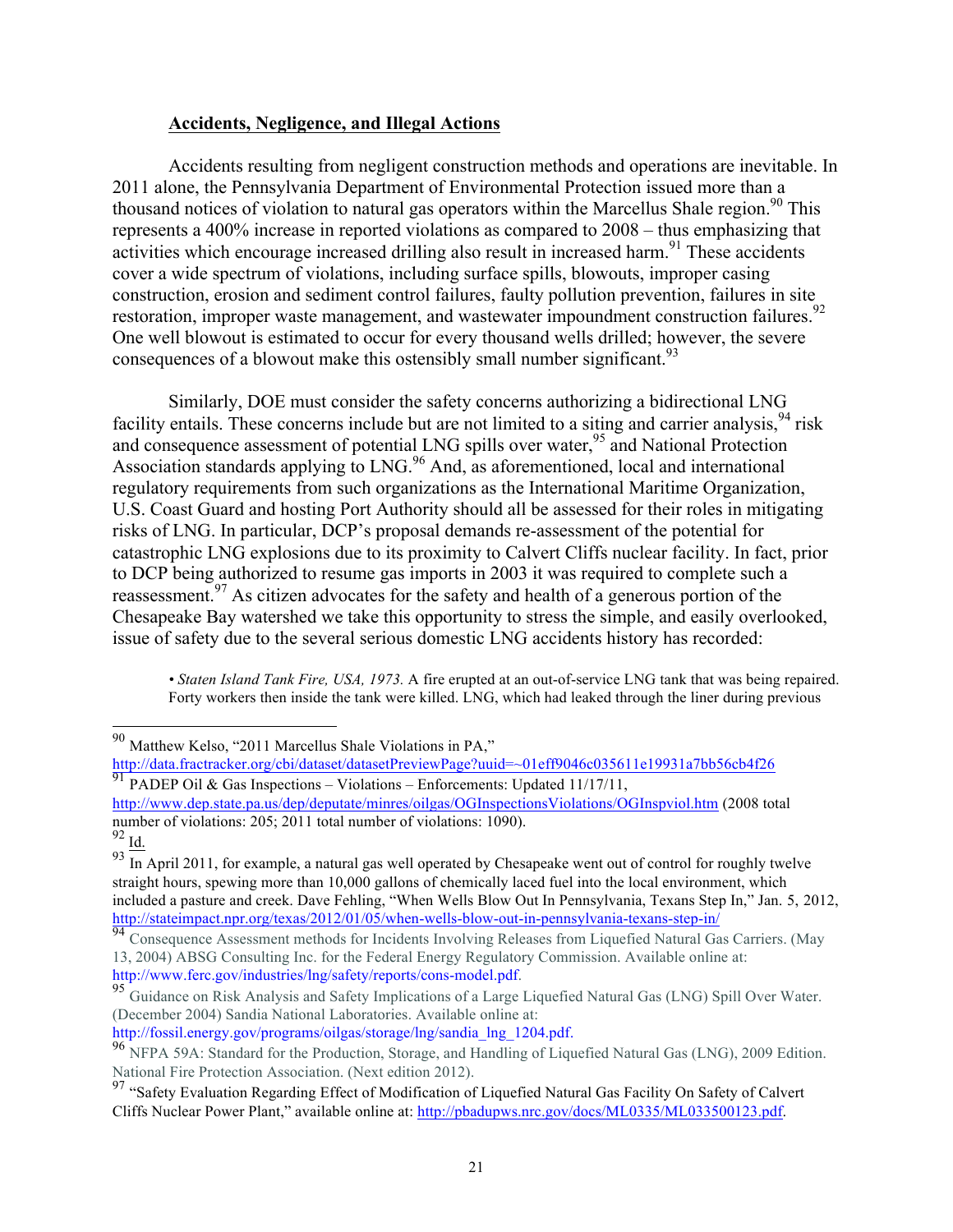fillings, had accumulated in the soil below and around the concrete tank wall berm. It has been assumed that an electrical spark in one of the irons or vacuum cleaners ignited the flammable gas reentering the tank.

*• Massachusetts Barge Spill, July 1974.* After a power failure and the automatic closure of the main liquid line valves, a small amount of LNG leaked from a 1-inch nitrogen-purge globe valve on the vessel's liquid header - pressure surge caused by the valve closure induced the leakage of LNG – caused another LNG accident.

*• Cove Point, Maryland, 1979.* LNG leak from a high-pressure pump found its way into an electrical conduit – caused another LNG accident.

*• Nevada Test Site, Mercury, NV, 1987.* An accidental ignition of an LNG vapor cloud occurred at the US Department of Energy (DOE) Nevada Test Site in August 1987.

• *USA, March 2005.* LNG Causes Pipeline Leaks and house explosion. On July 7, 2005, a companysponsored study, launched after a District Heights house exploded in late March, found that subtle molecular differences in the imported liquefied natural gas the utility began using in August 2003 were drying the rubber seals of aging metal couplings that link sections of pipe. The breakdown of seals in the couplings of gas pipelines led to about 1,400 gas leaks during the past two years, and has required the company to launch a \$144 million project to replace lines and equipment. Two other house explosions in the area are now under investigation.

• *Savannah, GA March 14, 2006.* A potentially disastrous spill was averted early Tuesday morning when the liquefied natural gas tanker Golar Freeze discharging its load at the Southern LNG terminal on Elba Island broke from its moorings and pulled away from the pier. The dock was shut down for about 36 hours while representatives from the Coast Guard and an LNG engineer from the Federal Energy Regulatory Commission investigated the incident.

• *LNG Tanker Adrift Off Cape Cod Needs Rescue February 11, 2008.* Coast Guard and tugboat crews rescued a liquefied natural gas tanker crippled off Cape Cod after many hours of drifting at sea at the mercy of powerful winds and high waves. Just 5-years-old, the fully laden LNG carrier was corraled by four tugboats about 25 miles east of Provincetown.

#### **Impacts of Shale Gas Infrastructure Construction and Maintenance**

Shale gas development consumes not only vast quantities of water but also acres of land for well pads, pipelines, and access roads. In the forested and agricultural lands overlaying the Marcellus Shale, this massive industrialization will cause widespread impacts to surface water quality from deforestation, stormwater runoff, and erosion and sedimentation.

Forests play an essential role in water purification.<sup>98</sup> The scientific literature clearly establishes the link between percent forest cover and water quality; for example, reductions in forest cover are directly correlated with negative changes in water chemistry, such as increased levels of nitrogen, phosphorus, sodium, chlorides, and sulfates as well as reduced levels of macroinvertebrate diversity.<sup>99</sup> Reducing forest cover decreases areas available for aquifer

<sup>98</sup> Robert A. Smail & David J. Lewis, Forest Service, U.S. Dep't of Agric., Forest Land Conversion, Ecosystem Services, and Economic Issues for Policy: A Review 12 (2009), available at http://www.fs.fed.us/openspace/fote/pnw-gtr797.pdf

<sup>99</sup> Jackson, J.K. & Sweeney, B.W., "Expert Report on the Relationship Between Land Use and Stream Condition (as Measured by Water Chemistry and Aquatic Macroinvertebrates) in the Delaware River Basin," Stroud Water Research Center, Avondale, PA, available at http://www.state.nj.us/drbc/Sweeney-Jackson.pdf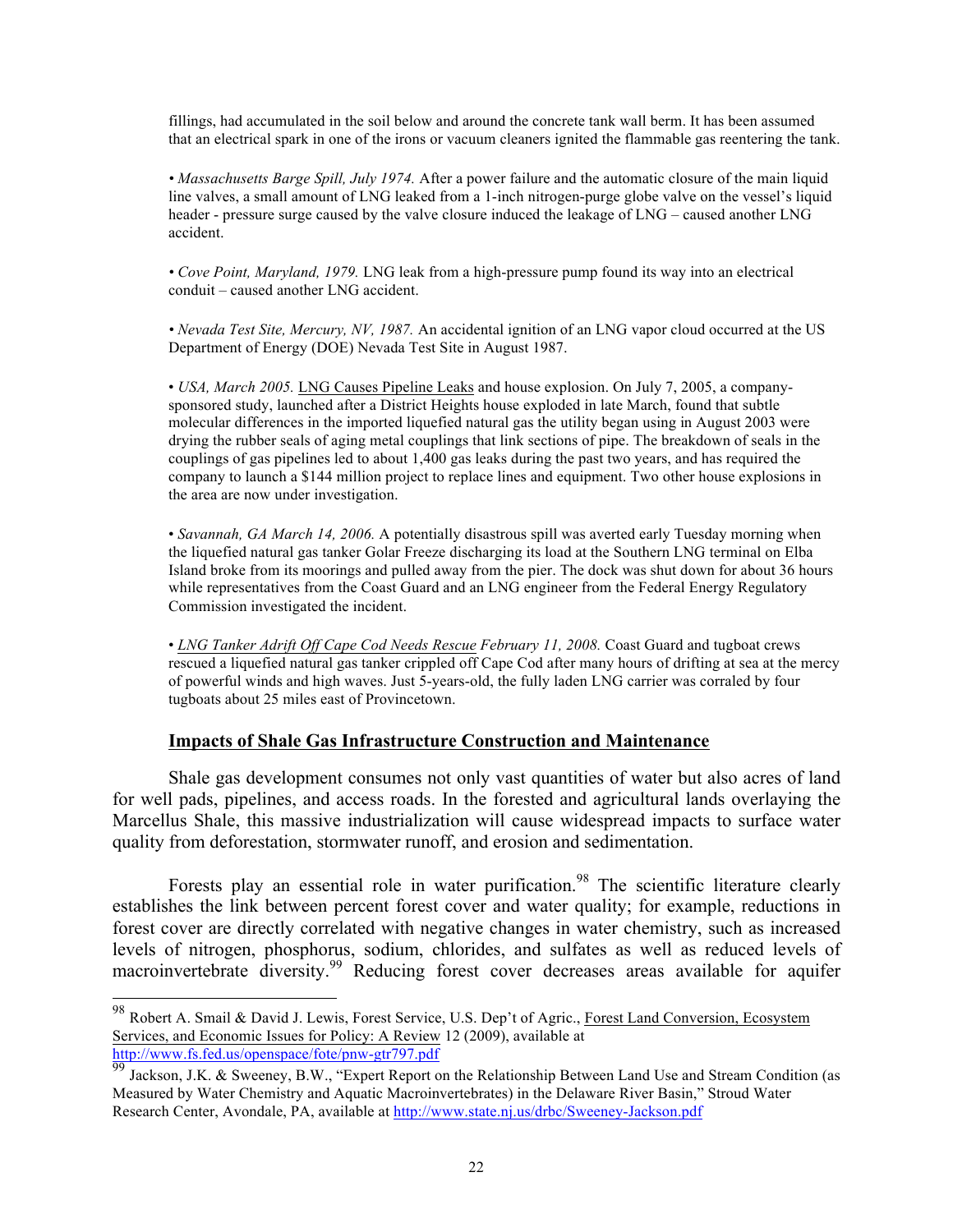recharge, increases erosion, stormwater runoff, and flooding, and adversely affects aquatic habitats.<sup>100</sup> Already in Pennsylvania, researchers have correlated areas of high natural gas well density with decreased water quality, as indicated by lower macroinvertebrate density and higher levels of specific conductivity and total dissolved solids.<sup>101</sup>

Both deforestation and shale gas infrastructure construction and operation will, in turn, lead to greatly increased levels of erosion, sedimentation, and stormwater runoff affecting surface water quality. Excess sedimentation is associated with a number of detrimental effects on water quality, stream morphology, and aquatic life, and has been identified by the EPA as one of the primary threats to US surface waters.<sup>102</sup>

Shale gas well sites are like traditional construction sites in terms of stormwater runoff and sediment discharge levels.<sup>103</sup> A 2005 EPA study concluded that "gas well sites have the potential to negatively impact the aquatic environment due to site activities that result in increased sedimentation rates."104 In Pennsylvania, the Nature Conservancy has estimated that nearly two-thirds of well pads targeting the Marcellus Shale will be developed in forested areas, necessitating the clearing of 38,000 to 90,000 acres.<sup>105</sup> An additional 60,000 to 150,000 acres of forest area will be lost to pipeline construction and right-of-way maintenance.<sup>106</sup> Compressor stations along the pipelines, which occupy an average of five acres each, are likely to number in the hundreds.107 In New York, deforestation will occur on a similar scale, with losses in forest cover of up to  $16\%$ .<sup>108</sup>

http://www.epa.gov/npdes/pubs/oilandgas\_impactgrant.pdf<br>105 x x = 0.0

http://www.nature.org/ourinitiatives/regions/northamerica/unitedstates/pennsylvania/ng-pipelines.pdf  $\frac{107}{107}$  <u>Id.</u> at 5-6.

http://www.nature.org/ourinitiatives/regions/northamerica/unitedstates/newyork/ny-hydrofracking-impacts-20111220.pdf

 <sup>100</sup> State of N.J. Highlands Water Prot. and Planning Council, Ecosystem Management Technical Report 39 (2008).

<sup>&</sup>lt;sup>101</sup> Academy of Natural Sciences of Drexel University, "A Preliminary Study of the Impact of Marcellus Shale Drilling on Headwater Streams," available at http://www.ansp.org/research/pcer/projects/marcellus-shale- $\frac{\text{prelim/index.php}}{102 \text{Ertr } \text{lebin}}$ 

<sup>102</sup> Entrekin, S. et al., "Rapid expansion of natural gas development poses a threat to surface waters," Frontiers in Ecology and Environment 2011, 9(9), 503-11 (Oct. 6, 2011), at 507, 509, available at http://www.esajournals.org/doi/abs/10.1890/110053<br>103 Havens, David Large, Agree of Carl 2

Havens, David Loran, Assessment of sediment runoff from natural gas well development sites. M.S. thesis May 2007, available at http://digital.library.unt.edu/ark:/67531/metadc3665/m1/1/high\_res\_d/thesis.pdf ; see also 55 Fed. Reg. 47,990, 48,044-34 (Nov. 16, 1990) (Phase I stormwater regulation describing scope and significance of water quality impacts from sediment runoff from construction activities); 64 Fed. Reg. 68,722, 68,728-30 (Dec. 8, 1999) (Phase II stormwater regulation reiterating concerns about sediment-laded stormwater discharges and extending permitting requirements to small construction sites).

<sup>104</sup> Banks, Kenneth E., Ph.D., and Wachal, David J., U.S. EPA, Final Report for Catalog of Federal Domestic Assistance Grant Number 66.463 Water Quality Cooperative Agreement for Project Entitled "Demonstrating the Impacts of Oil and Gas Exploration on Water Quality and How to Minimize these Impacts Through Targeted Monitoring Activities and Local Ordinances" (Dec. 2007), available at

Id. at 29.

<sup>106</sup> The Nature Conservancy, "Natural Gas Pipelines," Excerpt from Report 2 of the Pennsylvania Energy Impacts Assessment, December 16, 2011, at 5, available at

<sup>&</sup>lt;sup>108</sup> The Nature Conservancy, "An Assessment of the Potential Impacts of High Volume Hydraulic Fracturing (HVHF) on Forest Resources," Dec, 19, 2011, at 4, available at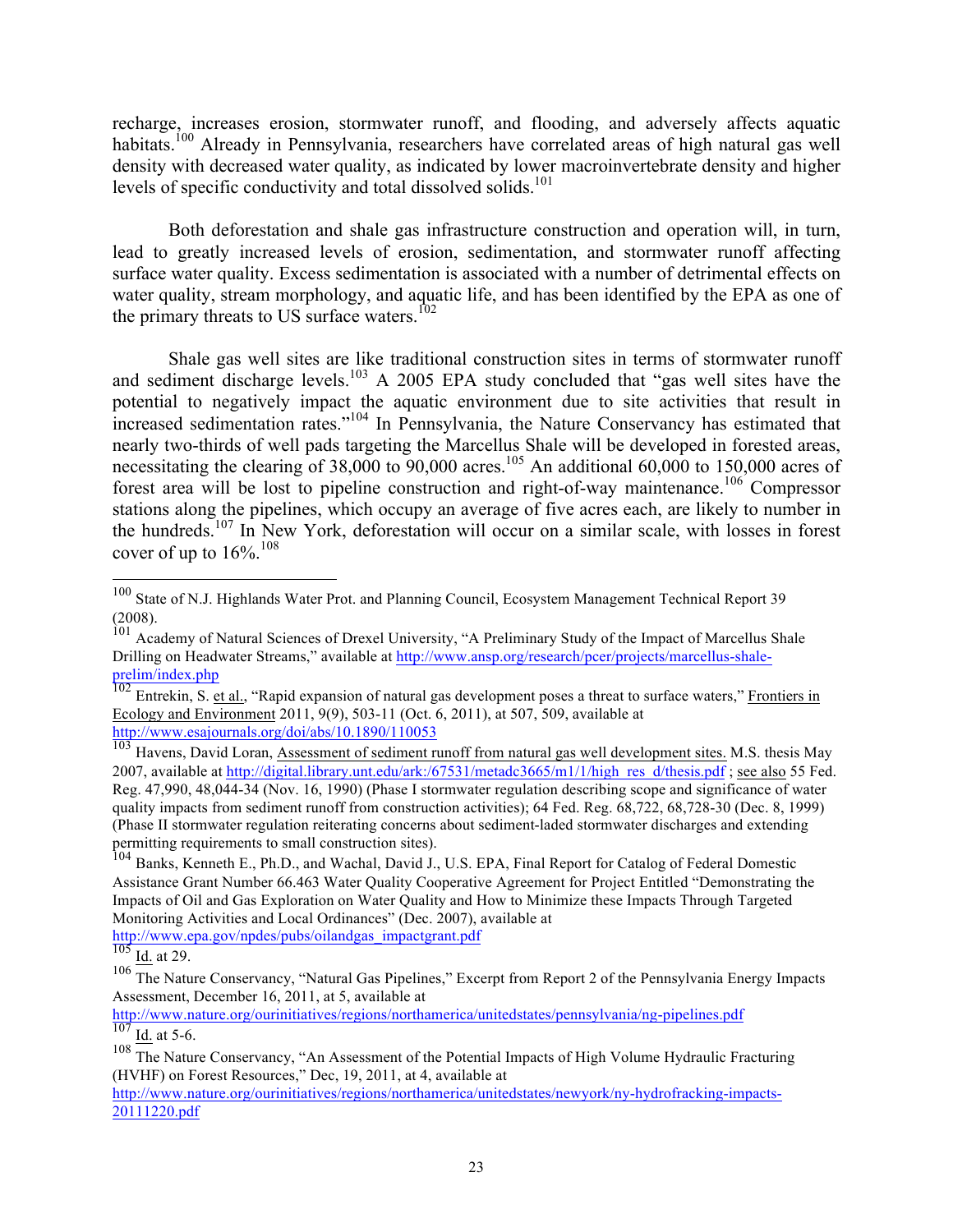Heavy truck traffic on rural roads, especially unpaved roads, that were not built to withstand hundreds or thousands of truck trips also leads to significant erosion and sedimentation problems.<sup>109</sup> Thousands of truck trips (according to DEP officials speaking at public meetings) with each vehicle weighing up to 10 tons, may be required to construct and operate a single well. Ditches along rural roads are the primary pathways for the conveyance of polluted runoff bearing sediments and nutrients to streams, and increase runoff volume and energy as well, contributing to flooding.<sup>110</sup> In addition, access roads constructed or modified to enter gas exploration or extraction facilities contribute significantly to sedimentation and surface water quality degradation.

Pipeline construction and right-of-way maintenance account for a significant proportion of shale gas extraction's land use impacts. Pipelines also create significant erosion and sedimentation problems during construction as well as over the decades-long maintenance of cleared rights-of-way. In joining well pads to transmission infrastructure, a single gathering line may cross numerous streams and rivers, especially in states such as Pennsylvania with a high density of stream mileage per unit of land. Stream and wetland pipeline crossings cause erosion and sedimentation whether implemented through dry ditch or wet ditch crossings.<sup>111</sup> Though erosion and sediment control permits may be required for stream crossings—indeed, in Pennsylvania they are the only permits necessary for gathering line construction—in practice, permit requirements are routinely violated.<sup>112</sup> Both dry and wet ditch crossings necessitate the clearing of area stream banks. Because riparian vegetation functions as a natural barrier along the stream edge, both removing sediment and other pollutants from surface runoff and stabilizing stream banks,<sup>113</sup> its clearing necessarily increases a stream's susceptibility to erosion events. Cumulatively, the construction of numerous crossings across a single watercourse may significantly degrade the quality and flow rate of the water body.<sup>114</sup> Erosion and sedimentation problems are often exacerbated by the staging of construction, during which soils are exposed for long periods and over long distances by clearing, grading, and trench cutting before final pipeline installation and revegetation.<sup>115</sup>

<sup>&</sup>lt;sup>109</sup> See C.J. Randall, Hammer Down: A Guide to Protecting Local Roads Impacted by the Marcellus Shale (Dec. 2010), available at http://www.greenchoices.cornell.edu/downloads/development/marcellus/Marcellus\_Randall.pdf

<sup>110</sup> Yen Hoang & Keith Porter, Stormwater Management in the Rural New York Headwater Areas of the Chesapeake Bay Watershed, Journal of Water Law 21:6 (2010) at 8.

<sup>&</sup>lt;sup>111</sup> The Nature Conservancy, "Natural Gas Pipelines," Excerpt from Report 2 of the Pennsylvania Energy Impacts Assessment, December 16, 2011, at 7, available at

http://www.nature.org/ourinitiatives/regions/northamerica/unitedstates/pennsylvania/ng-pipelines.pdf

<sup>&</sup>lt;sup>112</sup> Beth Brelje, Pike Conservation Official Fed Up With Gas Company's Violations, Pocono Record, Sept. 20, 2011, http://www.poconorecord.com/apps/pbcs.dll/article?AID=/20110920/NEWS/109200330/-1/rss01 (noting<br>numerous violations documented on Tennessee Gas Pipeline Company project).

<sup>&</sup>lt;sup>113</sup> David J. Welsch, Forest Service, U.S. Dep't Agric., NA-PR-07-91, Riparian Forest Buffers: Function and Design for Protection and Enhancement of Water Resources (1991), available at http://na.fs.fed.us/spfo/pubs/n\_resource/buffer/cover.htm

<sup>114</sup> Canadian Association of Petroleum Producers, Canadian Energy Pipeline Association, and Canadian Gas Association, "Pipeline Associated Watercourse Crossings," 1-4 (2005).

<sup>115</sup> Comments on Environmental Assessment of MARC I Hub Line Project, Exhibit G, FERC Docket No. CP10-480-000, Submittal 20110711-5189 (filed Jul. 22, 2011) (statement of Susan Beecher, Executive Director, Pike County PA Conservation District (Jul. 8, 2011)), available at http://elibrary.ferc.gov/idmws/docket\_sheet.asp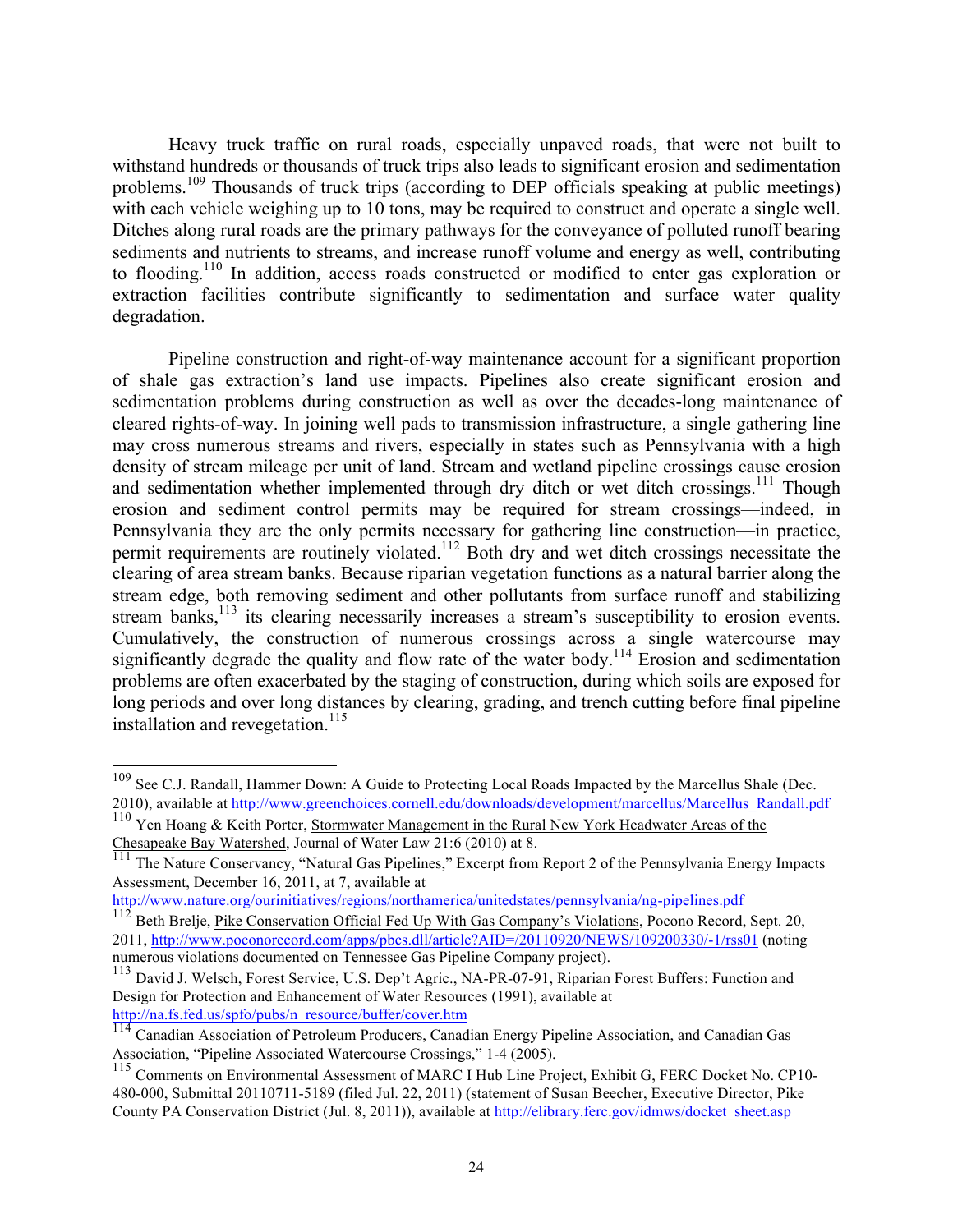Authorizing DCP to export LNG will exacerbate these types of environmental impacts. Each one of the issues described in the section above creates individual, direct impacts of an intense nature. Taken in the context of the widespread boom for shale gas in the mid-Atlantic, these types of impacts also possess an extreme contextual significance. LNG export will in fact increase production of shale gases in the mid-Atlantic, and because LNG export is the causal link inciting such action the aforementioned impacts require a hard look and properly in-depth, informative assessment by DOE.

#### **Health Impacts**

Evidence of drinking water contamination resulting from HVHF is increasing. For example, December 8, 2011 the Environmental Protection Agency issued a draft report documenting the initial findings of its investigation into whether drinking water wells in Pavillion, Wyoming were contaminated by gas drilling. According to the EPA, "Chemicals detected in the most recent samples are consistent with those identified in earlier EPA samples and include methane, other petroleum hydrocarbons and other chemical compounds. The presence of these compounds is consistent with migration from areas of gas production."<sup>116</sup> Additionally, having found arsenic, barium and other hazardous substances in drinking water wells that serve homes in Dimock, PA and which could indicate contamination due to nearby drilling; the EPA has opened an investigation into the source of that contamination.<sup>117</sup> These are but two examples of recent investigations and evidence into the potential contamination of drinking water supplies as the result of gas drilling.

Contamination by drilling of surface waters that serve to provide drinking water to communities is also a concern. In September, 2011, concerned about the implementation of drilling and the discharge of drilling wastewater in the watersheds that serve drinking water to New York City and other communities, 59 scientists write Governor Cuomo expressing their concern that there does not exist adequate knowledge to conclude that filtering by municipal drinking water filtration systems "would remove all, or even most, of the hazardous substances found in flow-back fluids from hydraulic fracturing. Potential contaminants of concern known to be in some flow-back fluids include benzene and other volatile aromatic hydrocarbons, surfactants and organic biocides, barium and other toxic metals, and soluble radioactive compounds containing thorium, radium and uranium. … We believe, however, the best available science suggests that some of these substances would pass through the typical municipal filtration system."<sup>118</sup>

#### **Human Health Impacts.**

While there is genuine concern about a lack of investigation and data into the human and livestock health impacts of gas drilling, the body of research and knowledge that is documenting

 <sup>116</sup> New Release, EPA Region 8, EPA Releases Draft Findings of Pavillion, Wyoming Ground Water Investigation for Public Comment and Independent Scientific Review, 12/08/2011.

<sup>&</sup>lt;sup>117</sup> See, EPA Region 3, Action Memorandum – Request for Funding for a Removal Action at the Dimock Residential Groundwater Site, Jan. 19, 2012.

<sup>&</sup>lt;sup>118</sup> Letter from Physicians Scientists and Engineers for Healthy Energy to Governor Cuomo, dated Sept. 15, 2011.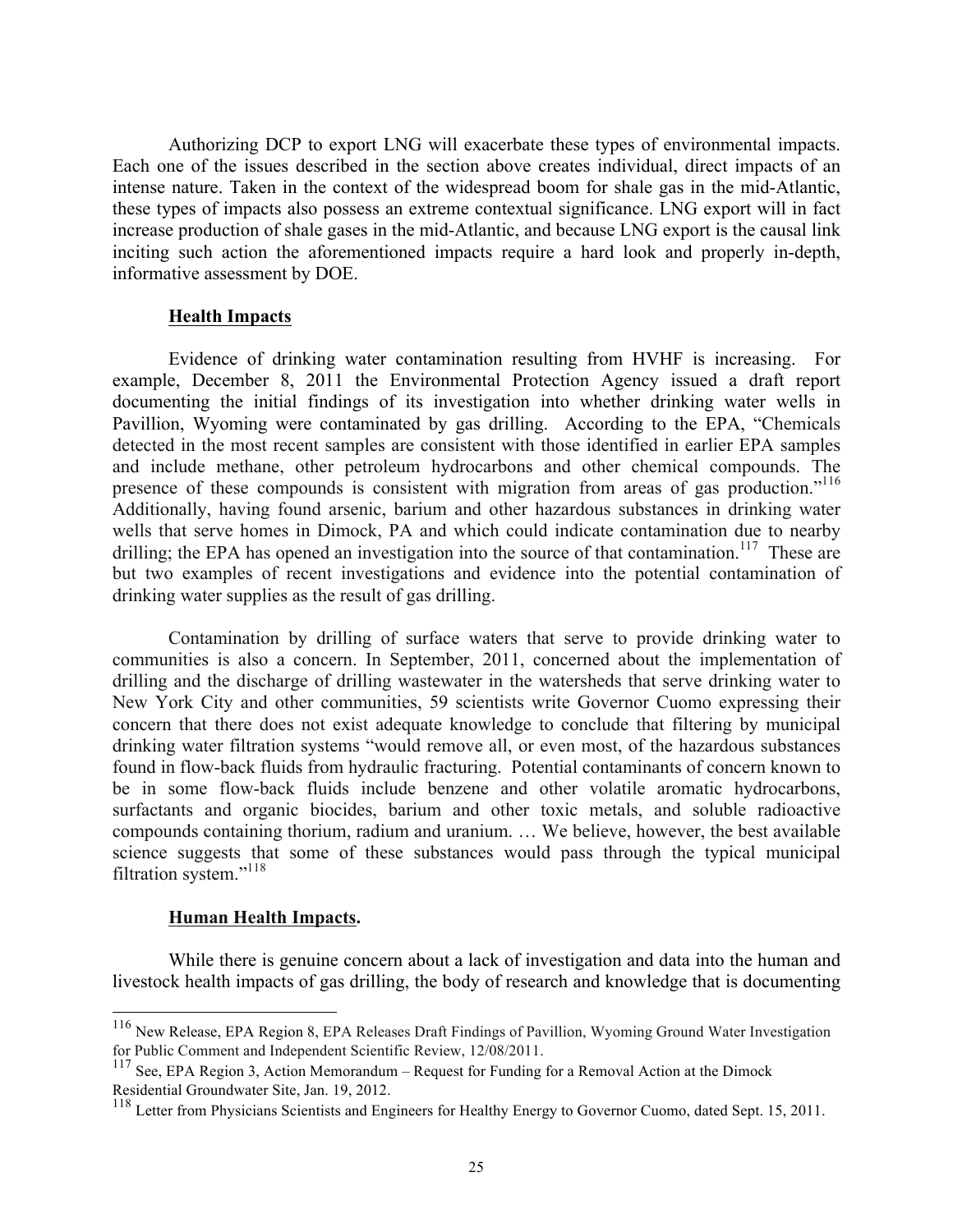the human and animal health harms of gas drilling is growing. For example: "Documentation of cases in six states strongly implicates exposure to gas drilling operations in serious health effects on humans, companion animals, livestock, horses, and wildlife."119

#### **New Facility Construction & Emissions**

DCP anticipates utilizing much of its existing infrastructure to facilitate its transition to a bidirectional facility. Such infrastructure includes docks, piers, land structures. Of direct importance and significance, DCP will need to construct new facilities for storage and liquefaction of LNG. Those projects will entail certain direct, site-specific impacts and, relevant to the larger scope of whether LNG export is appropriate per se under the public interest standard, certain direct, indirect and cumulative air impacts of significant magnitude. In particular, the construction of liquefaction facilities and their subsequent use will increase greenhouse gas emissions for Maryland and the Chesapeake region.

Similarly, because the construction and use of liquefaction facilities at DCP will facilitate and encourage further gas production at inland reserves, DOE must account for emissions and air pollution from wells, compressors, pipelines, pneumatic devices, dehydrators, storage tanks, pits and ponds, natural gas processing plants, and trucks and construction equipment. Major air pollutants of concern from these operations include methane (CH4), volatile organic compounds (VOCs), nitrogen oxides (NO<sub>x</sub>), sulfur dioxide (SO<sub>2</sub>), hydrogen sulfide (H<sub>2</sub>S), and particulate matter (PM<sub>10</sub> and PM<sub>2.5</sub>). Oil and natural gas operations also emit listed hazardous air pollutants (HAPs) in significant quantities, and so contribute to cancer risks and other acute public health problems. All these direct, indirect, and cumulative impacts are relevant considerations for DOE's to examine under the NGA, as well as under the required NEPA analysis.

Carbon dioxide equivalent (CO2-e) emissions are of particular concern due to the liquefaction process, when natural gas is used to fuel gas turbines, which in turn power the plants and refrigeration compressors. Fuel consumption is dependent upon the efficiency and productive capacity of the liquefaction plant<sup>120</sup> and subsequently represent an area of further research. The main types of greenhouse gas emissions in LNG liquefaction identified by Arteconi et al  $(2010)^{121}$ 

- Fuel consumption for driving turbines and motors to operate equipment.
- Combustion of waste gases in flares.
- Gas losses from venting associated with pre-treatments, maintenance processes and losses from equipment and pipes.

CO2-e emissions also occur during flare combustion, emissions of raw gas (leaks) and venting. During the liquefaction process, carbon dioxide (CO2) is initially removed from natural gas using

 $\overline{119}$  M. Bamberger & R. Oswald, "Impacts of Gas Drilling on Human and Animal Health", New Solutions, Vol. 22(1) 51-77, 2012.

<sup>120</sup> Tamura, I., Tanaka, T., Kagajo, T., Kuwabara, S., Yoshioka, T., Nagata, T., Kurahashi, K., Ishitani, H., 2001. Applied Energy. Volume 68, pages 301-319. "Life cycle CO2 analysis of LNG and city gas".

<sup>121</sup> Arteconi, A., Brandoni, C., Evangelista, D., Polonara, F. 2010. Applied Energy. Volume 87, pages 2005 – 2013. "Life-cycle greenhouse gas analysis of LNG as a heavy vehicle fuel in Europe".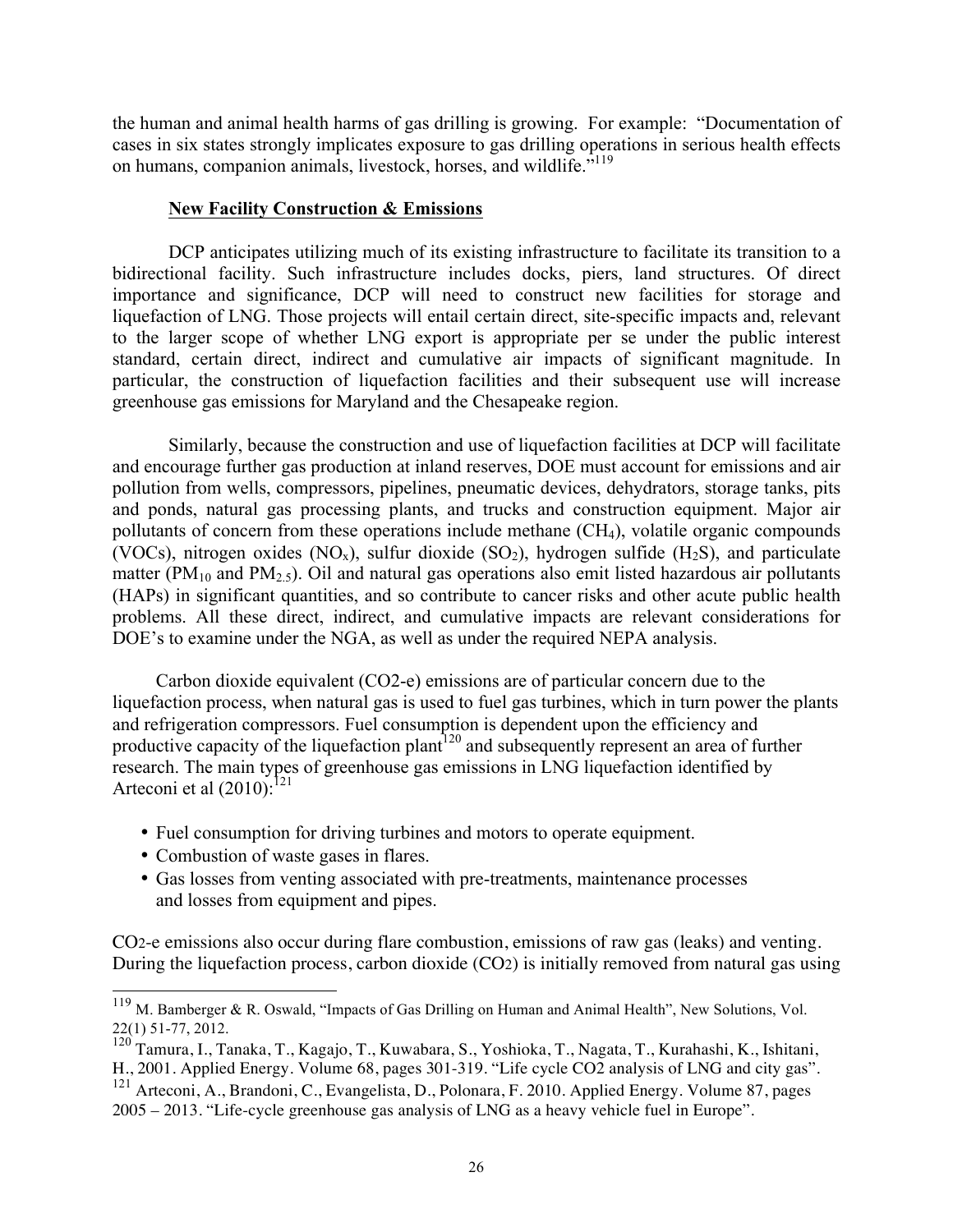amines as a solvent. This regeneration process causes CO2 and methane (CH4) to be dissolved in small quantities.<sup>122</sup> CH4 is typically recovered and used as fuel for turbines, while CO2 is released to the atmosphere as off-gas.

At a receiving terminal, CO2-e emission occur due to the electrical energy required to drive pumps used to transfer the LNG from the ship to storage facilities and re-gassification plant. Boil-off gases are considered to be recovered during re-gassification. Likewise, shipping LNG produces emissions that must also be taken into account. Because LNG requires additional energy to liquefy, transport, and then regasify, its energy and emissions lifecycle releases substantially more greenhouse pollution than that of gas generally, whether conventionally or unconventionally sourced. In fact, according to the only published lifecycle study of LNG used for electricity generation of which we are aware, these upstream emissions are sufficient to push LNG lifecycle emissiosn well above those of natural gas generally, and into the range of coal emissions.

DOE should consider the potential for increased emissions from the LNG lifecycle and shale gas production lifecycle in determining whether DCP's application fulfills the public interest. Currently, the U.S. Environmental Protection Agency (EPA) is promulgating rules and regulations concerning under the Clean Air Act to mitigate greenhouse gases and CO2 emissions.<sup>123</sup> Similarly, EPA is working to finalize GhG reporting rules and requirements that will enable the United States to better assess and mitigate GhG emissions and their unwanted consequences.124 Whereas there is an increased awareness of the human health and environmental threats posed by increased emissions and national movement to reduce emissions, and whereas authorizing new LNG export facilities will directly, indirectly, and cumulatively incite further economic, environmental, and social ills discussed above, DOE should deny DCP's application as not in the public interest.

# **C. DCP's Application is Distinguishable from the** *Sabine Pass* **Decision**

DOE conditionally approved the Sabine Pass LNG facility to export up to 2.2 bcf/d.<sup>125</sup> However that order was premised upon at two distinct rationales which are inapplicable here.

First, DOE's conditional order authorizing Sabine Pass to export LNG relied heavily on the absence of "factual studies or analyses" contrary to the applicant's modeling and reports which substantively stated that as exports would not raise domestic gas and electric prices.<sup>126</sup> Further, that authorization was premised on studies allegedly showing proving a number of economic and public benefits that would follow a grant of the requested authorization. As amply demonstrated above, there is a wealth of scientific and economic data contrary to DCP's commissioned studies. Likewise, taken together the body of evidence presented above outweighs the purported benefits that DCP claims will arise from a grant of the requested authorization.

 <sup>122</sup> Tamura et al 2001.

<sup>&</sup>lt;sup>123</sup> U.S. EPA Endangerment Finding, available online at: http://www.epa.gov/climatechange/endangerment.html; *see also* GhG rules, available online at: http://www.epa.gov/otaq/climate/regulations.htm. 124 *See Proposed Rule,* Mandatory Reporting of Greenhouse Gases, 75 Fed. Reg. 18455 (April 12, 2010).

<sup>125</sup> *See* Sabine Pass at 1-2.

<sup>126</sup> *Id*. at 30.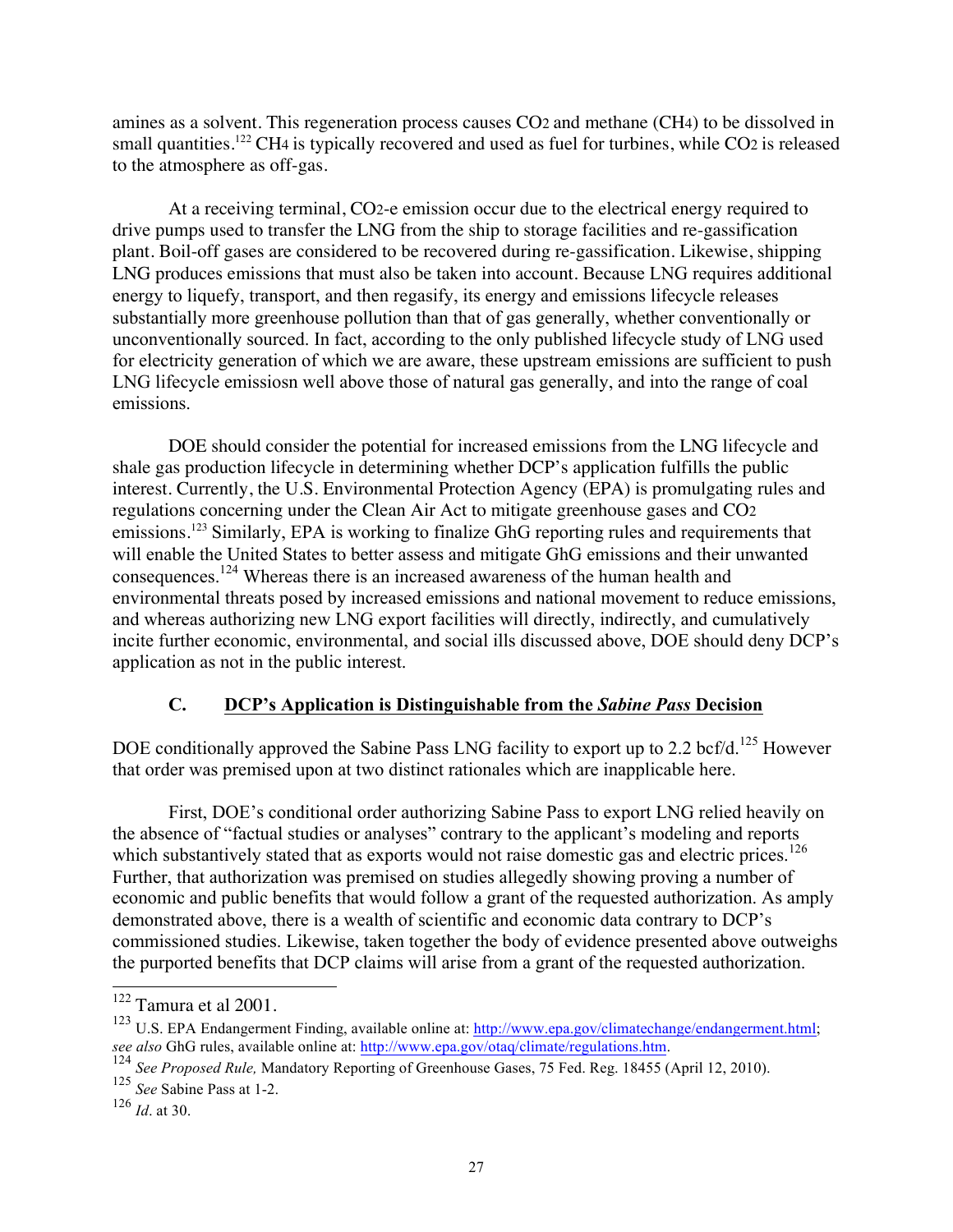Second, as discussed above, authorizing DCP's facility to export natural gas will increase gas and electricity prices. DOE's conditional order in the Sabine Pass case did not consider the cumulative nature of several authorized export facilities, instead only considering a small price hike relative to the Sabine facilities anticipated exports. DOE must acknowledge the fact that every new approval of LNG export will exponentially increase price hikes in domestic utility costs. While it may have found one price increase from the Sabine Pass order acceptable, innumerable more export facilities and commensurate price hikes cannot be found acceptable as benefiting the public interest.

The new scientific, economic and environmental data submitted in this letter demonstrates that exporting LNG is not in the public interest.

## **V. CONVERSION OF AN LNG IMPORT FACILITY TO A BI-DIRECTIONAL FACILITY TRIGGERS NEPA ANALYSIS**

Congress enacted NEPA in 1969, directing all federal agencies to assess the environmental impact of proposed actions that significantly affect the quality of the environment. 42 U.S.C. § 4332(2)(C). The law requires federal agencies to "consider every significant aspect of the environmental impact of a proposed action . . . [and] inform the public that it has indeed considered environmental concerns in its decision-making process."<sup>127</sup> To accomplish this goal, NEPA imposes procedural requirements to ensure that federal agencies "take a 'hard look' at environmental consequences."<sup>128</sup>

NEPA's disclosure goals are two-fold: (1) to insure that the agency has carefully and fully contemplated the environmental effects of its action, and (2) "to insure that the public has sufficient information to challenge the agency."<sup>129</sup> By focusing the agency's action on the environmental consequences of its proposed action, NEPA "ensures that important effects will not be overlooked or underestimated only to be discovered after resources have been committed and the die otherwise cast."130 The Council on Environmental Quality (CEQ) promulgated uniform regulations to implement NEPA that are binding on all federal agencies.<sup>131</sup>

DOE is required under NEPA to prepare an environmental impact statement (EIS) for any "major federal actions significantly affecting the quality of the human environment."<sup>132</sup> In determining whether or not the effects will be "significant," or whether substantial questions exist as to the significance of the effects, NEPA's implementing regulations require DOE to consider the "context" and "intensity" of the likely impacts. "Context" means "that the significance of an action must be analyzed in several contexts such as society as a whole (human,

 <sup>127</sup> *Earth Island Inst. v. USFS*, 351 F.3d 1291, 1300 (9th Cir. 2003).

<sup>128</sup> *Id.*

<sup>129</sup> *Robertson v. Methow Valley Citizens Council*, 490 U.S. 332, 349 (1989); *Idaho Sporting Congress v. Thomas*, 137 F.3d 1146, 1151 (9th Cir. 1998).<br><sup>130</sup> Robertson, 490 U.S. at 349.

<sup>&</sup>lt;sup>131</sup> 42 U.S.C. § 4342; 40 C.F.R. § 1500 *et seq.* 

<sup>132</sup> 42 U.S.C. § 4332(2)(C).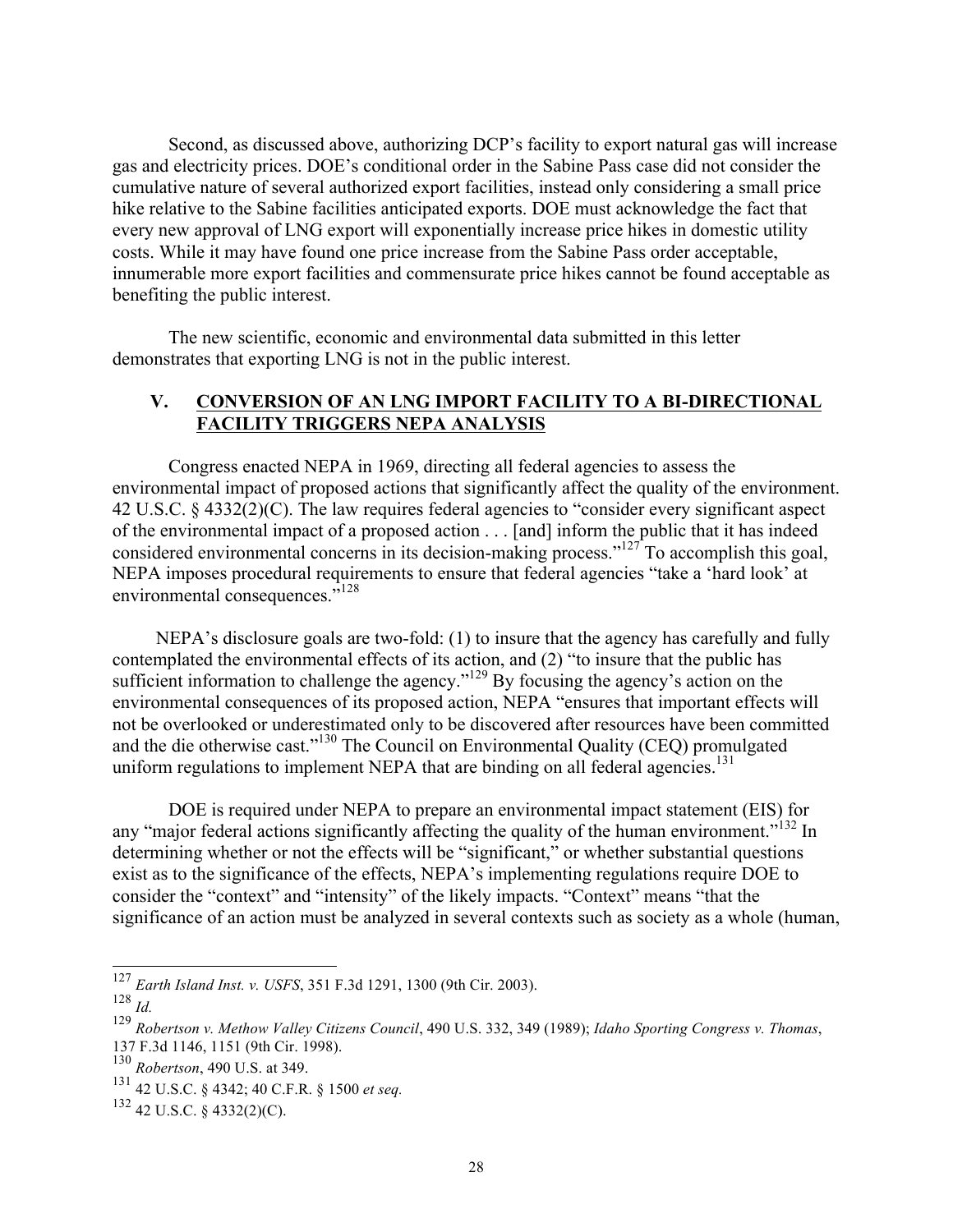national), the affected region, the affected interests, and the locality."<sup>133</sup> Both short and longterm effects are relevant" for context.<sup>134</sup> "Intensity" means the "severity of impact" and is to be judged according to several criteria.<sup>135</sup>

Pursuant to CEQ implementing regulations DOE may be a cooperating agency with the Federal Energy Regulatory Commission ("FERC") in its role as lead agency performing requisite environmental analyses.<sup>136</sup> An EIS must consider both direct and indirect environmental impacts of the proposed action.137 Direct effects are caused by the action and occur at the same time and place as the proposed project.<sup>138</sup> Indirect effects are caused by the action and are later in time or farther removed in distance, but are still reasonably foreseeable.<sup>139</sup> Both types of impacts include "effects on natural resources and on the components, structures, and functioning of affected ecosystems." *Id.*

The regulations implementing NEPA also require an agency to assess the cumulative effects of its proposed action on the environment.<sup>140</sup> The pertinent regulation defines cumulative impact as follows:

Cumulative impact is the impact on the environment which results from the incremental impact of the action when added to other past, present, and reasonably foreseeable future actions regardless of what agency (Federal or non-Federal) or person undertakes such other actions. Cumulative impacts can result from individually minor but collectively significant actions taking place over a period of time.<sup>141</sup>

Cumulative impacts can result from individually minor but collectively significant actions taking place over a period of time.<sup>142</sup> NEPA additionally requires that environmental information be made available to public officials and citizens before decisions are made and before actions are taken.<sup>143</sup> The information must be of high quality.<sup>144</sup> The purpose of this requirement is to ensure that the public has information that allows it to question and understand the decision made by the agency.

NEPA requires an EIS to "study, develop, and describe appropriate alternatives to recommended courses of action in any proposal which involves unresolved conflicts concerning

 133 40 C.F.R. § 1508.27(b). <sup>134</sup> *Id.*  $135 \frac{1}{1}$ <sup>136</sup> *See* 40 C.F.R. §§ 1500.5, 1501.5,6. <sup>137</sup> 40 C.F.R. § 1508.8. <sup>138</sup> *Id.* at § 1508.8(a).  $^{139}$  *Id.* at § 1508.8(b). <sup>140</sup> 40 C.F.R. § 1508.7. <sup>141</sup> *Id.* <sup>143</sup> 40 C.F.R. §1500.1 (b). 144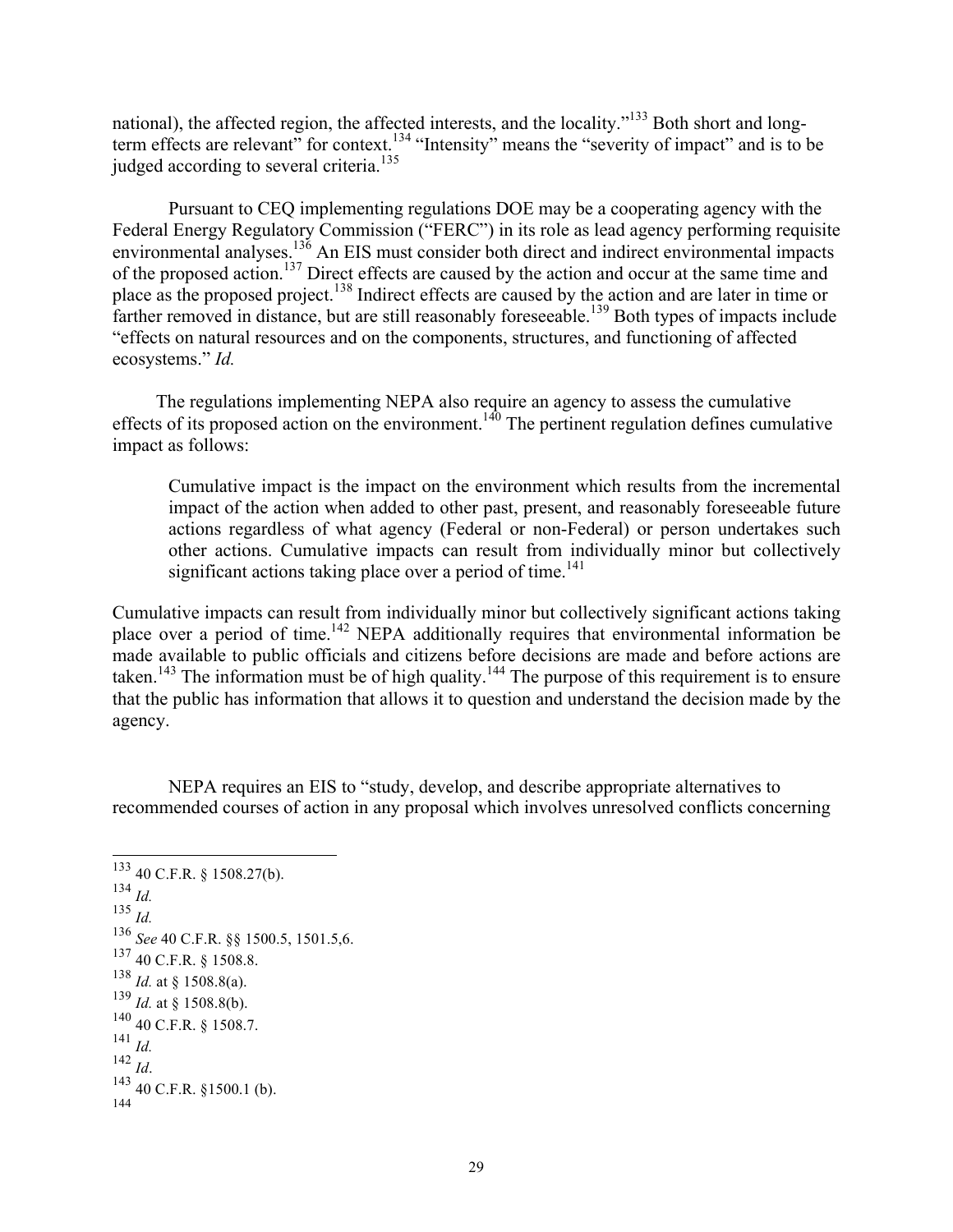alternative uses of available resources."<sup>145</sup> The NEPA process and documents should "identify and assess the reasonable alternatives to proposed actions that will avoid or minimize adverse effects of these actions upon the quality of the human environment."<sup>146</sup>

Relevant here, agencies may also prepare "programmatic" EISs, which address "a group of concerted actions to implement a specific policy or plan; [or] systematic and connected agency decisions allocating agency resources to implement a specific statutory program or executive directive."<sup>147</sup> Importantly, while an EIS is being prepared "DOE shall take no action" concerning the proposal that is the subject of the EIS" until the EIS is complete and a formal Record of Decision has been issued.<sup>148</sup> During this time, DOE may take no action which would tend to "limit the choice of reasonable alternatives," or "tend[] to determine subsequent development ."149

### a. **Authorizing DCP's proposal is a major federal action significantly affecting the quality of the human environment**

Authorizing DCP to export LNG and to construct and operate LNG export facilities demands an EIS because aspects of the project will have significant effects on the human environment. Unquestionably, construction and operation of the export facilities will have effects, however, stopping inquiry there would not suffice as a hard look at other related and reasonably foreseeable actions such authorization would arise as a result of DOE's authorization. Export of LNG will induce additional shale gas production in upstream regions, incite further infrastructure development to transport upstream gas to downstream facilities, increase domestic gas prices and additional coal consumption, and increase greenhouse gas emissions and global warming. Each of these effects has direct importance to DOE's determination of whether authorizing DCP's export proposal is in the public interest and requires individual assessment pursuant to NEPA.

Indeed, DCP's export proposal must specifically take into account cumulative impacts related to the instant authorization. A cumulative impact analysis "must be more than perfunctory; it must provide 'a useful analysis of the cumulative impacts of past, present, and future projects.'"<sup>150</sup> "To be useful to decision makers and the public, the cumulative impact analysis must include "some quantified or detailed information; … general statements about possible effects and some risk do not constitute a hard look absent justification regarding why more definitive information could not be provided.""<sup>151</sup> The need to assess relevant, projectspecific effects over the entire period of a proposed project is key to a cumulative impacts

 $^{145}$  42 U.S.C.  $\S$  4332(E).

<sup>146</sup>

<sup>&</sup>lt;sup>147</sup> 40 C.F.R. § 1508.17(b)(3); *see also* 10 C.F.R. § 1021.330 (DOE regulations discussing this possibility.<br><sup>148</sup> 10 C.F.R. § 1021.211.

 $149$  40 C.F.R. § 1506.1.

<sup>&</sup>lt;sup>150</sup> *Kern v. U.S. Bureau of Land Mgmt.,* 284 F.3d 1062, 1075 (9<sup>th</sup> Cir.2002) (quoting *Muckleshoot Indian tribe v. U.S. Forest Serv.,* 177 F.3d 800, 810 (9<sup>th</sup> Cir.1999)).

<sup>151</sup> *Northern Plains Resource Council v. Surface Transp. Bd.*, 2011 WL 6826409, 6, --- F.3d ---- (9th Cir.2011), (quoting *Ocean Advocates v. U.S. Army Corps of Eng'rs,* 402 F.3d 846, 868 (9th Cir.2005) (quoting *Neighbors of Cuddy Mountain v. U.S. Forest Serv.,* 137 F.3d 1372, 1379–80 (9th Cir.1998)).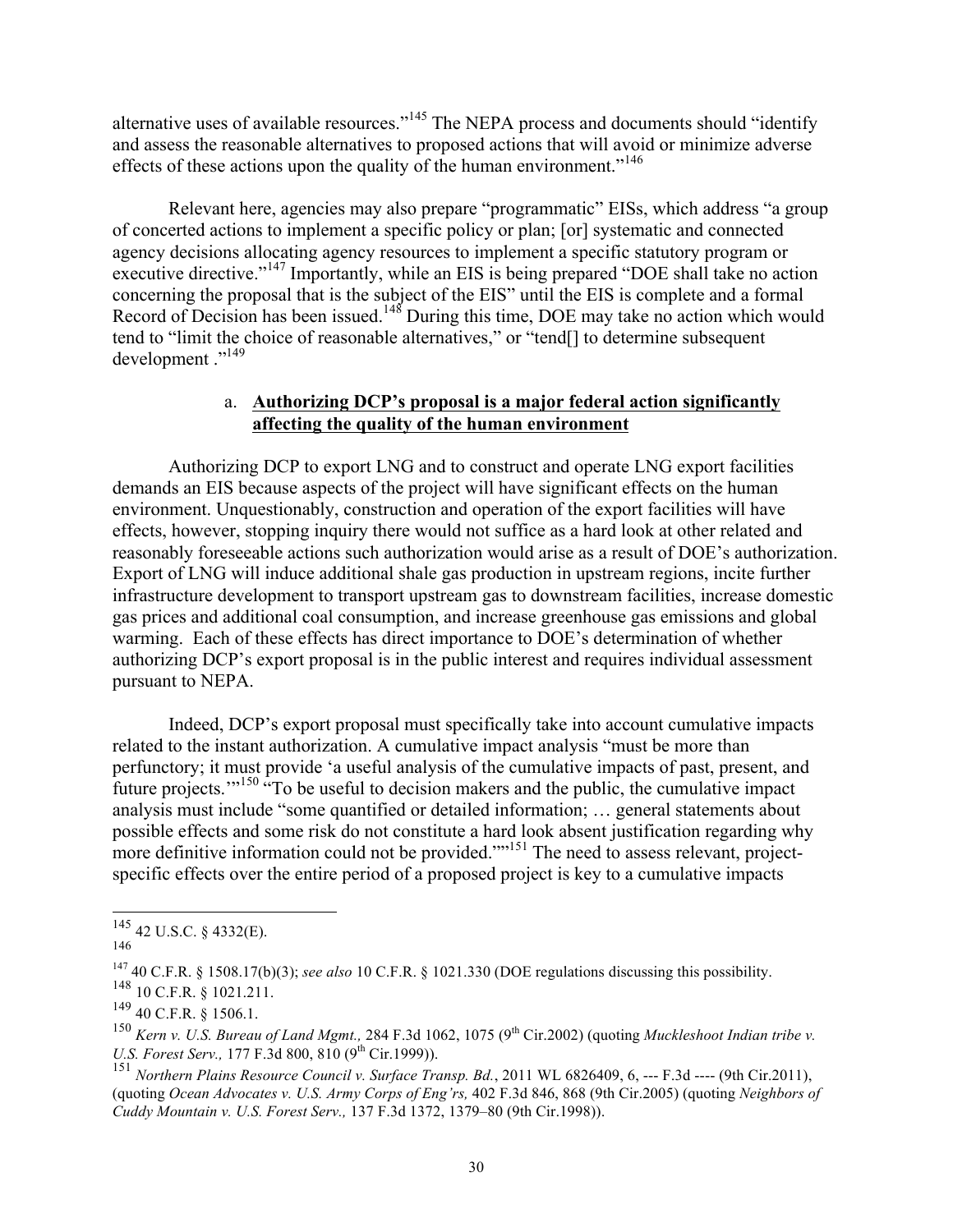analysis.<sup>152</sup> As the EPA also has noted, "reasonably foreseeable future actions need to be considered even if they are not specific proposals."<sup>153</sup>

DOE is determining whether or not gas exports are in the "public interest," a term which the Supreme Court has repeatedly held includes consideration of environmental impacts.<sup>154</sup> Thus, just as DOE must consider upstream environmental impacts in its public interest determination, so too, it must analyze and disclose these impacts in the NEPA analysis that will support its final determination. Therefore infrastructure projects, like DCP's proposal, that enable resource extraction activities to expand upstream naturally must fully analyze those impacts in the NEPA framework. In *Northern Plains Resource Council v. Surface Transportation Board*, - F.3d -, 2011 WL 6826409, the Court considered a railway line which was developed in order to expand coal production at several mines.<sup>155</sup> It held that the Surface Transportation Board's NEPA analysis for the line was illegal because the Board had refused to consider the mines' impacts. The Court held that such impacts were plainly "reasonably foreseeable" – and, indeed, were the premise for the construction project in the first place. *Id.* They therefore had to be considered in the NEPA analysis. This same rule of law is applicable to DCP's application.

DCP's statement that its project will not require an EIS is simply wrong. The stated purpose of DCP's project is in large part to facilitate the exploitation of shale gas resources in the mid-Atlantic, an action that has both direct and indirect impacts that exceed "context" and "intensity" thresholds,<sup>156</sup> impacts the DOE must account for in its EIS. Further, authorizing DCP to export LNG will also trigger FERC's NEPA regulations, such rules providing that an EIS is 'generally' required for "authorizations to … export natural gas under Section 3 of the Natural Gas Act involving construction of … liquefied natural gas terminals and regasification or storage facilities or significant expansions and modifications of existing pipelines or related facilities."<sup>157</sup> Taken together, there can be no question that DCP's export proposal necessitates an EIS.

As previously mentioned, DCP's proposal is but one of many before DOE. Because the effects of these projects are cumulative, and because each approval alters the price and production effects of exports on the economy, DOE must consider these projects' interactions. It can do so by conducting a programmatic EIS considering the impacts of *all* gas export proposals at once. DOE has the discretion to do so, even if it determines that it does not have the duty to do

 <sup>152</sup> *See* Council on Envtl. Quality, *Considering Cumulative Effects Under the National Environmental Policy Act,* Office of NEPA Policy and Compliance, 16 (Jan.1997), available online at:

http://energy.gov/nepa/downloads/considering-cumulative-effects-under-national-environmental-policy-act ("The time frame of the *project-specific* analysis should also be evaluated to determine its applicability to the cumulative effects analysis.") (emphasis added).

<sup>153</sup> EPA, *Consideration of Cumulative Impact Analysis in EPA Review of NEPA Documents,* Office of Federal Activities,12–13 (May1999), available online at: http://www.epa.gov/compliance/resources/policies/nepa/cumulative.pdf

<sup>154</sup> *Nat'l Ass'n for the Advancement of Colored People v. Federal Power Commission*, 425 U.S.at 670 n.4; *Udall v. Federal Power Comm'n*, 387 U.S. at 450.

<sup>155</sup> *Northern Plains Resource Council v. Surface Transportation Board,* at \*10.

<sup>156</sup> *See supra*, at FN. 125.

<sup>&</sup>lt;sup>157</sup> 10 C.F.R. § 1021 app. D ("Classes of Actions that Normally Require EISs")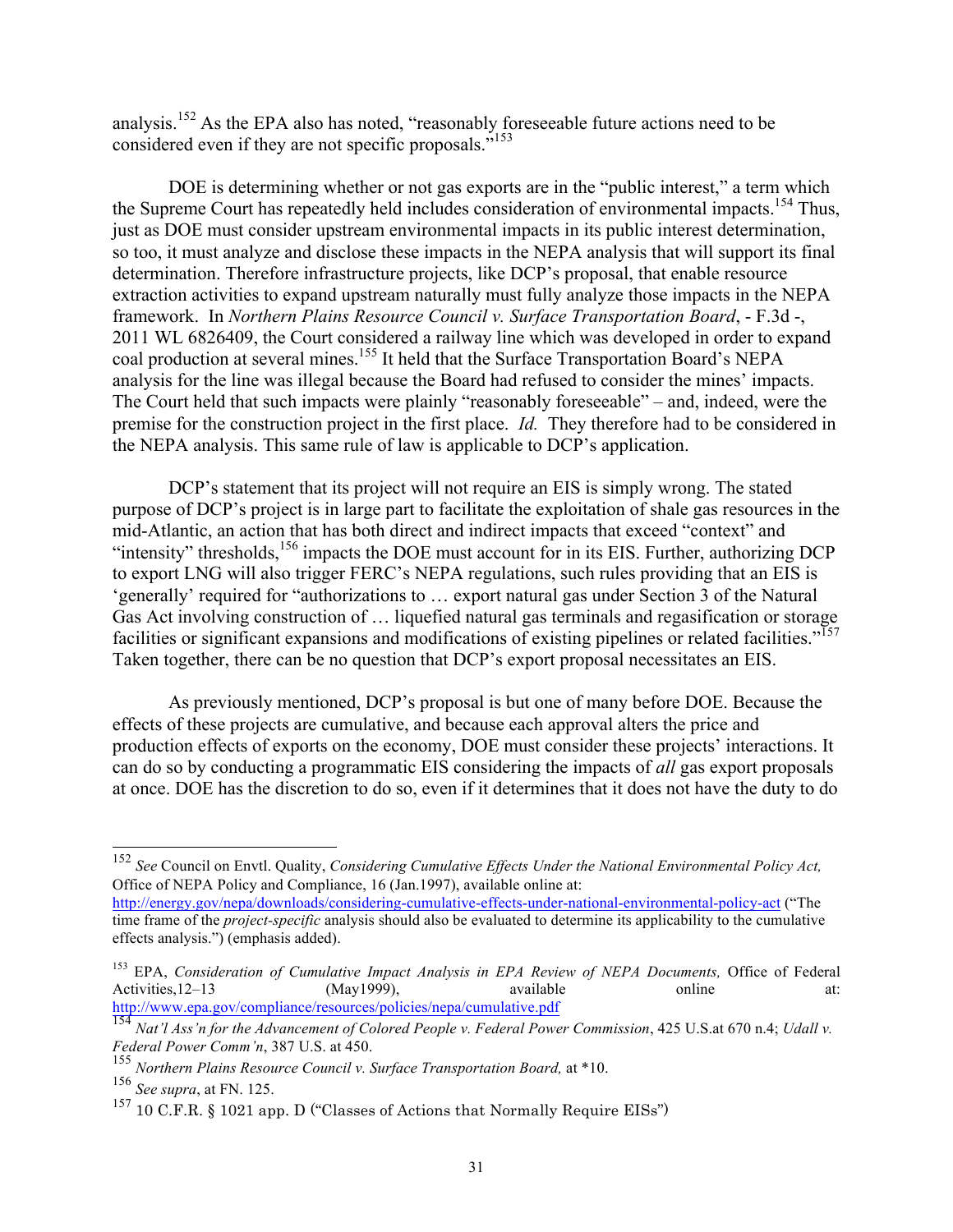so.<sup>158</sup> Such a programmatic EIS would allow DOE, and the public, to understand the impacts of all of these proposals, their interactions, and their cumulative environmental and economic impacts. That understanding would serve improved decision-making, and allow DOE, the public, and industry, to identify prudent alternatives to serve the public interest and minimize environmental impacts.

Programmatic EISs are designed to serve precisely this purpose. Rather than proceeding in a piecemeal fashion, DOE must recognize that it is making what is, functionally, a programmatic decision to radically alter the U.S. market and production system by allowing for large-scale LNG export, and perform an EIS commensurate with the decision it is making, rather than conducting piece-meal decisions application to application.

# b. **Alternatively, DCP's Proposal at minimum requires a supplemental EIS**

NEPA also requires DOE to prepare a supplemental NEPA analysis when a "major federal action" remains to occur and the initial NEPA document does not adequately discuss "significant new circumstances or information relevant to environmental concerns and bearing on the proposed action or its impacts."<sup>159</sup> It is clear that DCP's proposal constitutes a significant change in the fundamental purpose of the import facility warranting at least supplemental NEPA analysis. Failure to prepare a supplemental environmental impact statement would be arbitrary, capricious, and not in accordance with NEPA.<sup>160</sup>

# **VI. CONCLUSION**

For all these reasons the commenting parties urge DOE to find that DCP's proposal to export LNG does not satisfy the public interest and deny its application. Alternatively, should DOE believe DCP's application is in the public interest and approve DCP's application, we urge DOE to make clear in its contingent order the need for an EIS during FERC's subsequent review.

Respectfully submitted,

/s/ Maya van Rossum The Delaware Riverkeeper

/s/ Michael Helfrich The Lower Susquehanna Riverkeeper

/s/ Frederick Tutman The Patuxent Riverkeeper

/s/ Jeff Kelbe The Shenandoah Riverkeeper

<sup>158</sup> *See* 40 C.F.R. § 1508.17(b)(3); *see also* 10 C.F.R. § 1021.330. 159 40 C.F.R. § 1502.9(c)(1)(ii); *Marsh v. Or. Natural Res. Council*, 490 U.S. 360, 374 (1989); *Or. Natural Res. Council Action v. United States Forest Serv.*, 2004 U.S. Dist. Lexis 59034, 24 (D. Or., Aug. 9, 2006).

 $^{160}$  5 U.S.C. § 706(2)(A).